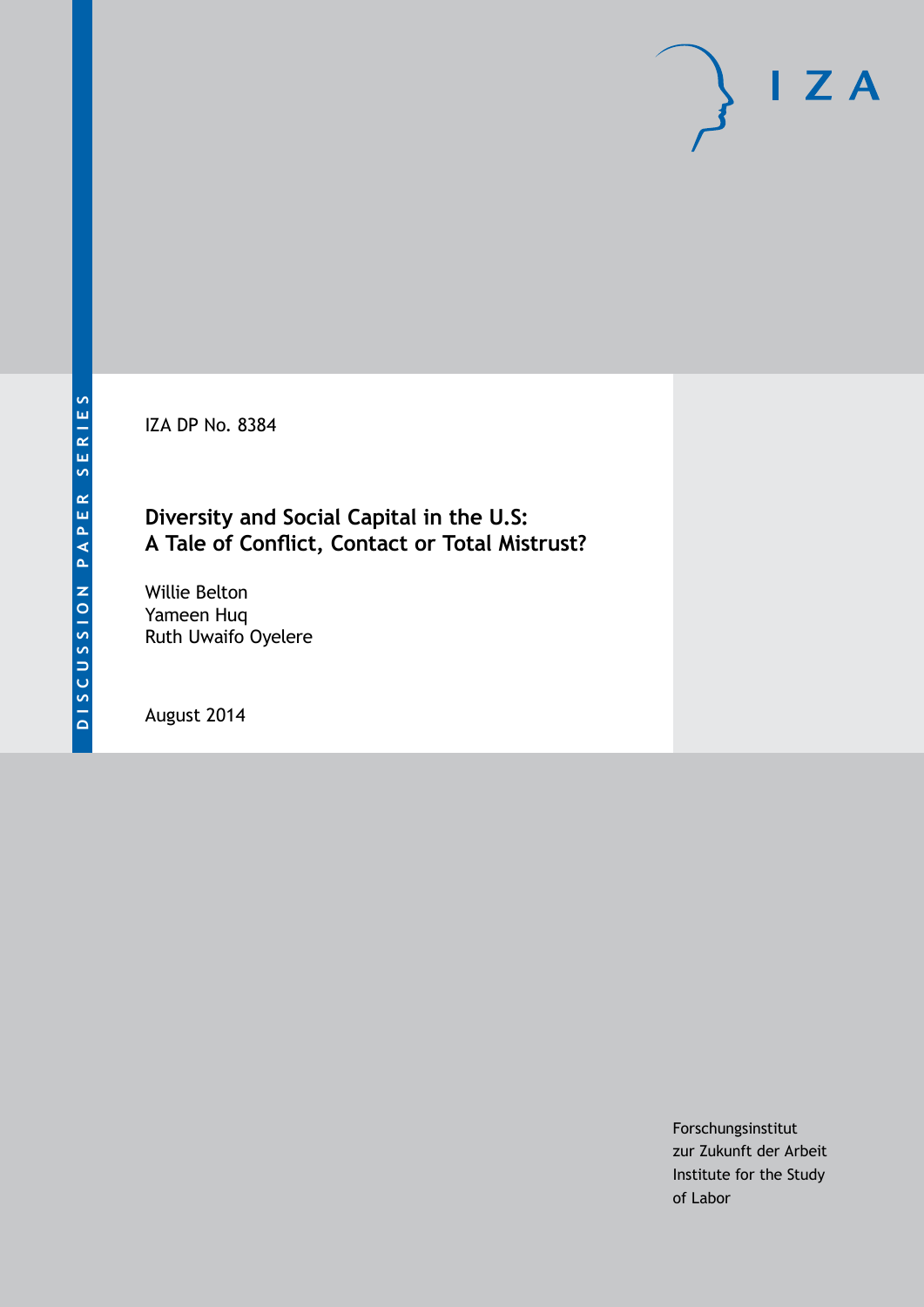# **Diversity and Social Capital in the U.S: A Tale of Conflict, Contact or Total Mistrust?**

# **Willie Belton**

*Georgia Institute of Technology*

# **Yameen Huq**

*Georgia Institute of Technology*

# **Ruth Uwaifo Oyelere**

*Emory University and IZA*

Discussion Paper No. 8384 August 2014

IZA

P.O. Box 7240 53072 Bonn Germany

Phone: +49-228-3894-0 Fax: +49-228-3894-180 E-mail: [iza@iza.org](mailto:iza@iza.org)

Any opinions expressed here are those of the author(s) and not those of IZA. Research published in this series may include views on policy, but the institute itself takes no institutional policy positions. The IZA research network is committed to the IZA Guiding Principles of Research Integrity.

The Institute for the Study of Labor (IZA) in Bonn is a local and virtual international research center and a place of communication between science, politics and business. IZA is an independent nonprofit organization supported by Deutsche Post Foundation. The center is associated with the University of Bonn and offers a stimulating research environment through its international network, workshops and conferences, data service, project support, research visits and doctoral program. IZA engages in (i) original and internationally competitive research in all fields of labor economics, (ii) development of policy concepts, and (iii) dissemination of research results and concepts to the interested public.

IZA Discussion Papers often represent preliminary work and are circulated to encourage discussion. Citation of such a paper should account for its provisional character. A revised version may be available directly from the author.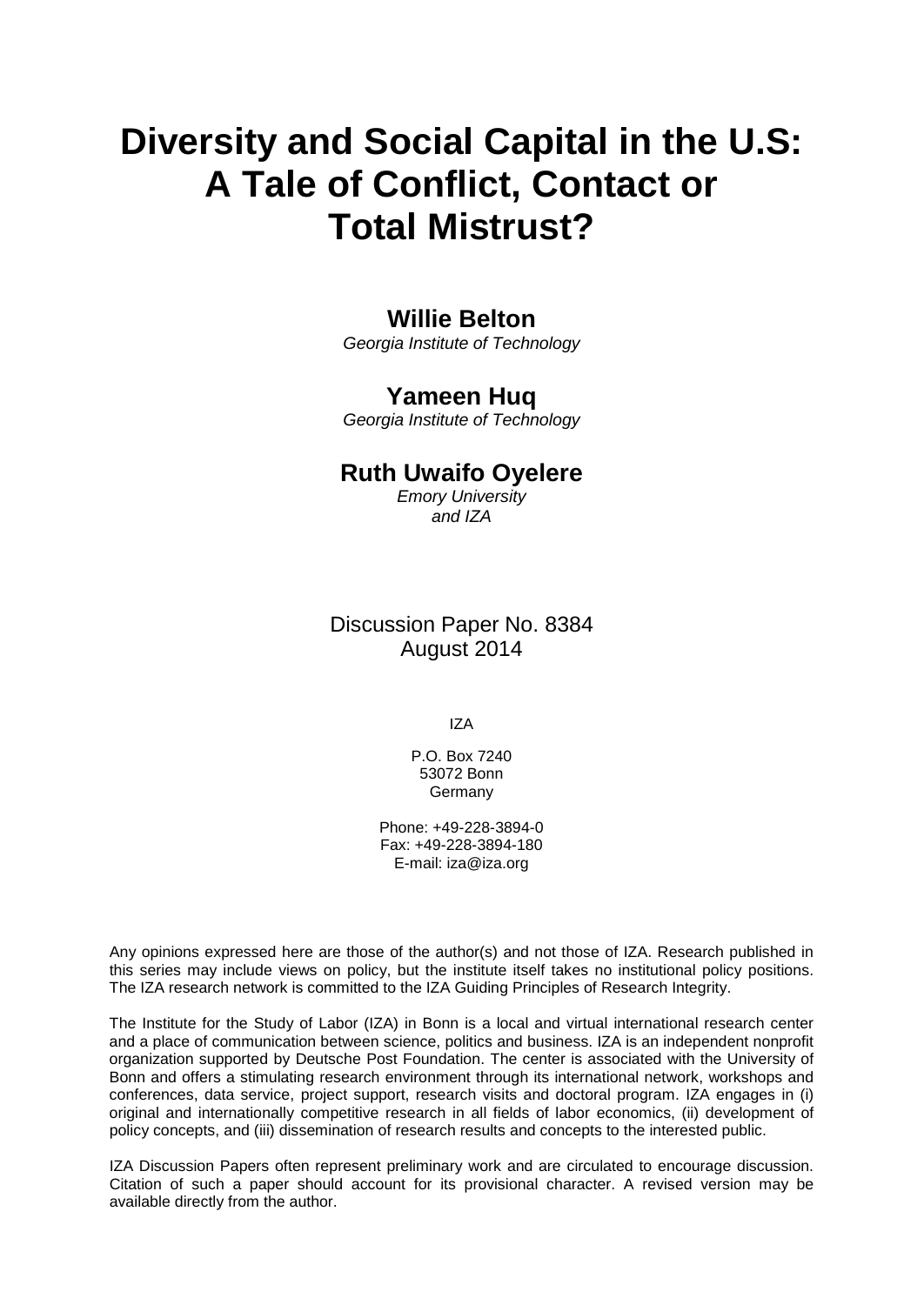IZA Discussion Paper No. 8384 August 2014

# **ABSTRACT**

# **Diversity and Social Capital in the U.S: A Tale of Conflict, Contact or Total Mistrust?**

In this paper we explore the relationship between ethnic fractionalization and social capital. First, we test for time differences in the impact of ethnic fractionalization on social capital using U.S. data from 1990, 1997 and 2005. Subsequently we examine the data for evidence of the *conflict*, *contact* and *hunker-down* theories espoused by Putman in explaining what happens over time when individuals interact with those of differing ethnicities. We find no evidence of heterogeneity in the impact of ethnic fractionalization on social capital over time. In addition we find evidence of the *conflict theory* and no evidence of *hunker-down* or *contact* theories. Our results suggest that as communities become more diverse, there is a tendency for social capital to decline.

JEL Classification: D71, Z10, J10, J19

Keywords: ethnic fractionalization, social capital, trust, diversity, social networks

Corresponding author:

Ruth Uwaifo Oyelere Emory University Department of Economics Rich Memorial Building Atlanta, GA 30322-2240 USA E-mail: [ruth.oyelere@emory.edu](mailto:ruth.oyelere@emory.edu)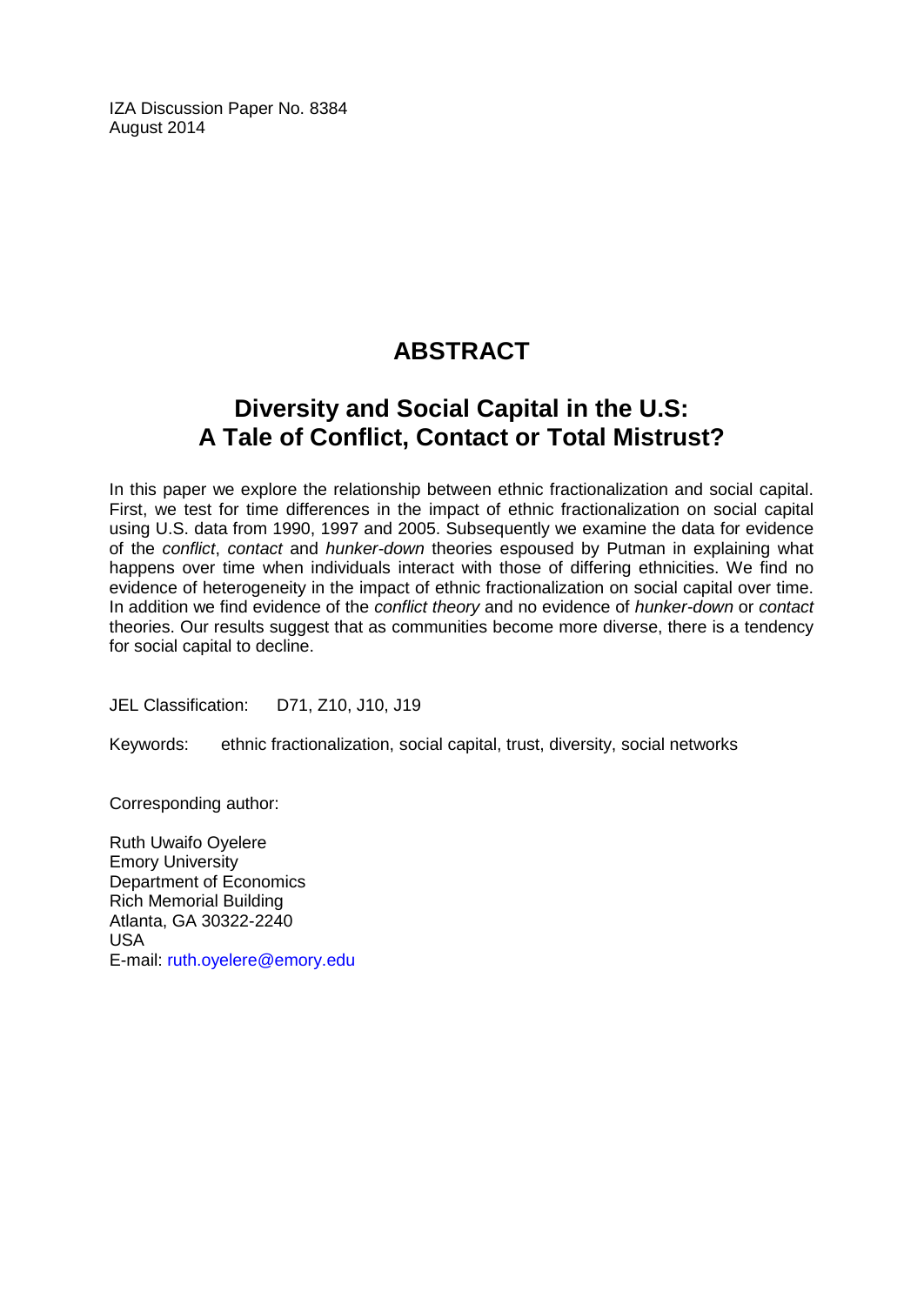# **1 Introduction and Background**

Few concepts have influenced research on the development of modern society more than the growth in networks and increase in ethnic diversity. To the casual observer these two concepts appear to be moving through time on parallel courses. A more careful look reveals that the courses are anything but parallel. Instead, they are intimately related and moving through time, shaping and reshaping dynamic social, economic and political interaction across generations, nations, states, communities and organizations.

Networks form the core of modern society as technological innovation allows increased communication across vast distances. It is increasingly more likely that networks influence our choice of geographic, social, political and even economic affiliations in the form of employment. However, although networks influence outcomes, it is our core values and commonalities that lead us to develop and join networks. Ethnicity provides one of the key signals to individuals seeking networks in an uncertain world with noisy signals.

Increased immigration can impact the social, economic, and political fabrics of communities. Hence, developed nations are interested in the impact of immigrants in a broad sense. In particular, the impacts of immigrants on wages, job opportunities, student achievement and income generation in the communities where they settle have been investigated extensively.<sup>1</sup> However, understanding the impact of increased diversity on the development of trust and social capital in communities is equally important and currently understudied. The United States is currently in the throws of a debate on how to manage the introduction of 11 million illegal immigrants into mainstream society. These numbers alone will influence the ethnic make-up of communities and ultimately impact economic, political, and social interaction across the nation.

This research seeks to examine the impact of changing ethnic diversity on the formation of networks and social capital over time. One of the principles at the core of successful networks is "trust." Individuals must trust each other if networks are to be sustained over time and be effective in accomplishing the stated goals. Trust is a dynamic concept that is developed over time through repeated interaction. Since the information provided by repeated interaction is in most cases, unavailable initially, agents rely on signals that are more broadly available, i.e., ethnicity, income levels, perceived

<sup>&</sup>lt;sup>1</sup>See Diette and Uwaifo Oyelere (2014) on impacts of immigrants on student achievement.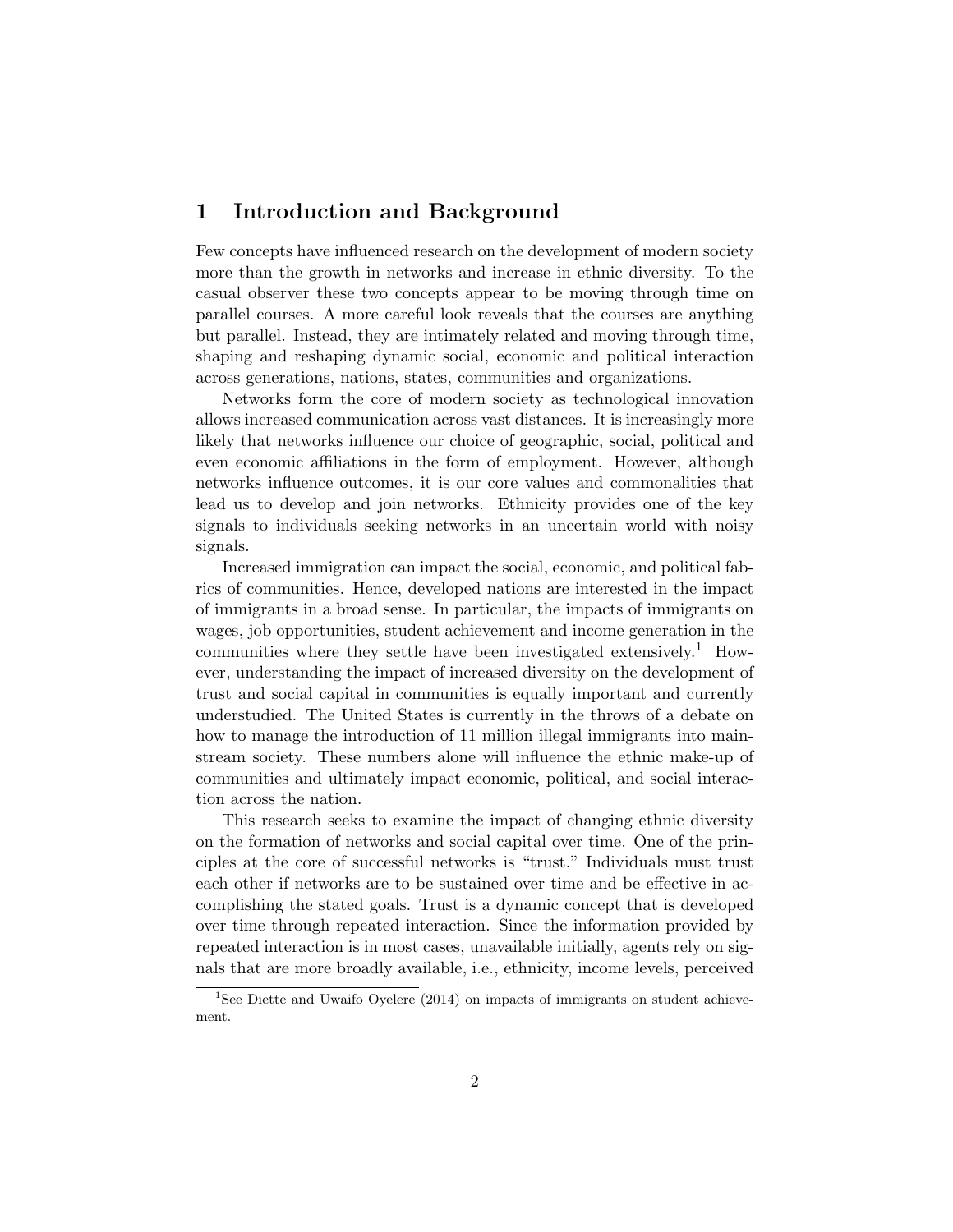education level, etc.

Current research on the development of trust across communities is generally found in the economic and political science literature under the rubric of social capital. In this literature social capital is believed to be important for the development of cohesive communities, sustainable social and political organization as well as efficient and productive economic outcomes.(See Helliwell and Putnam(1995), Chhibber(1997) and Narayan and Pritchett(1997)) Though the literature appears to suggest social capital is an important concept, there is a lack of consensus on its definition and/or meaning.

In this research we avoid the definition problem by adopting the definition and measure of social capital in Rupasingha, Goetz, and Freshwater (2006), hereafter (RGF). They developed measures of social capital, which they argue are proxies for trust across communities. These measures use U.S. county level data. Following Putnam (1993), which argues that associational activities help communities to solve the collective action problem, RGF (2006) measure social capital by counting membership in sports clubs, bowling leagues, religious organizations, political clubs and the like across U.S. counties. They create an index using these data applying principal component analysis and then examine how demographic variables including ethnic fractionalization explain variation in the social capital index across counties and across time.<sup>2</sup>

Our research is related to RGF(2006) as their production approach provides the basic building block for the model that we use to examine how changing diversity across U.S. counties impact the production of social capital. However, our research differs from RGF(2006) in three ways. First, we are more interested in investigating heterogeneity in the impact of ethnic fractionalization on social capital as defined by RGF overtime. Second, we consider a wider period of time (1990-2005) than RGF. The final goal of our paper is to test, across U.S. counties, the applicability of the *contact*, *conflict* and *hunker-down* theories espoused by Putman (2007).

Specifically, in our research we examine two related questions.

- *•* First, are there time differences in the association between ethnic diversity of a county and social capital?
- *•* Second, is there evidence supporting the *contact*, *conflict* or *hunkerdown* theories of social interaction in the United States?

<sup>&</sup>lt;sup>2</sup>Like most indexes, the RGF social capital measure has limitations. We discuss some of these in section 7.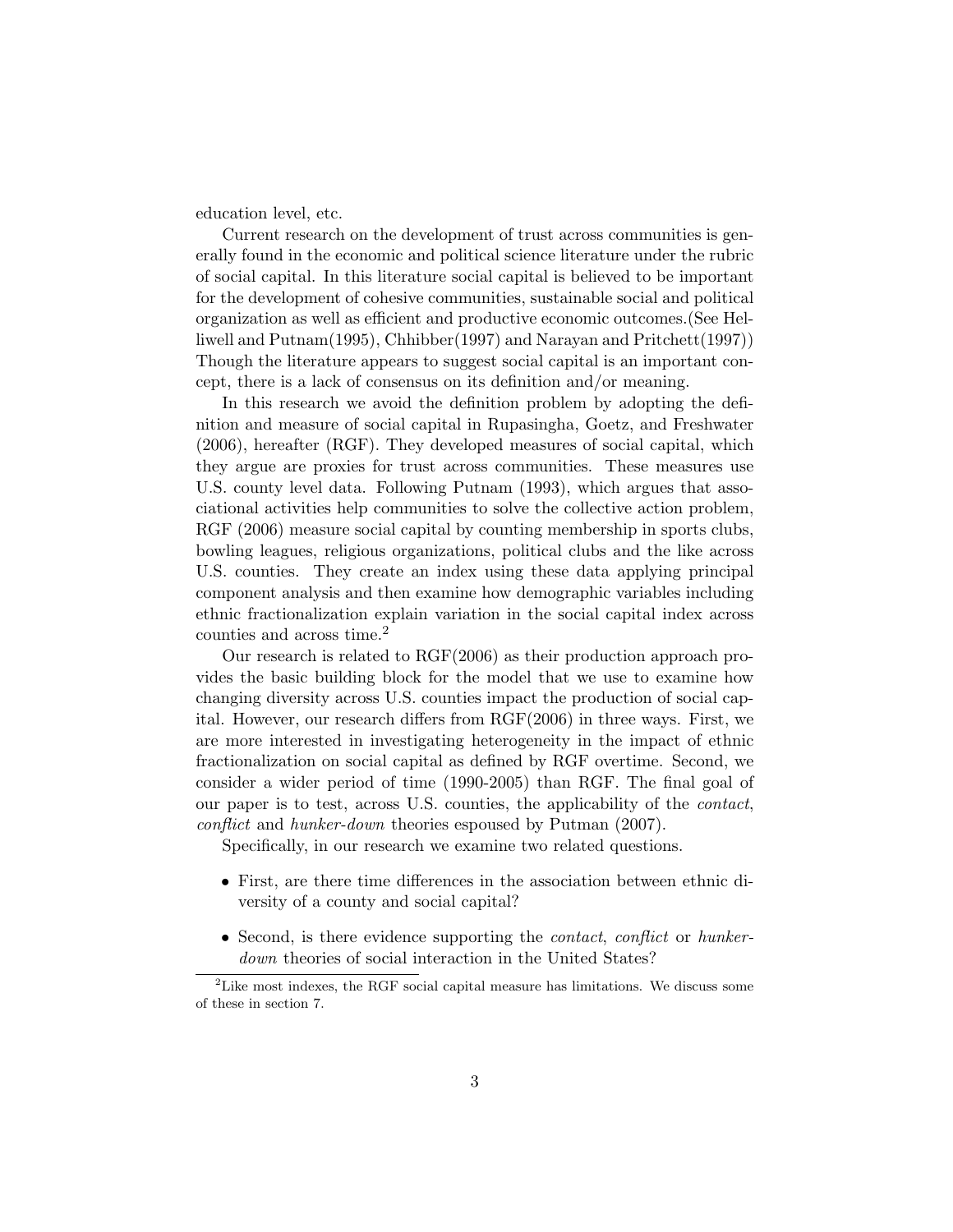Putnam (2007) argues that there are three possible outcomes of the impact of increased diversity on social connections. The first is what he has labeled the *contact theory*. This theory suggests that increased contact with people who are unlike one another ethnically leads to increased "interethnic tolerance". In effect, the more contact we have across ethnic lines the more likely it is that we overcome our apprehension and ignorance in order to trust each other more. The second theory, the *conflict theory*, suggests that contention over scarce resources, the fear of redistributive policies and other competitive activities leads to increasing out-group distrust i.e., the more ethnic groups have opportunity for close interaction across groups, the more they stick to their own group and the less they trust other groups. (Page 142 of Putnam 2007 for references). Putnam (2007) identifies a third theory that he labels the *hunker-down theory*. He argues that more across ethnic group interaction leads not only to more out-group distrust but also to more in-group distrust. In effect, increased across ethnic group interaction leads not only to more out-group distrust but more in-group distrust as well.

To test these theories and the heterogeneity of the impact of ethnic fractionalization, we make use of U.S. Census data for 1990, 1995 and 2005, and also the data on social capital from RGF (2006). To answer our first question, similarly to RGF (2006) we estimate a model of social capital production at the county level across three survey periods. We control for potential exogenous factors that are likely to affect social capital formation at the municipal level. Moreover, we also address potential omitted variable bias by including state and time fixed effects. We test for heterogeneity in the impact of ethnic fractionalization on social capital over time by comparing the estimated impacts, across the three periods, for statistical difference. While our inclusion of state level fixed effects and other controls in our county level empirical model reduces the potential for selection bias, we cannot completely rule out the possibility that our estimated effects could be biased. However, given our first question is focused more on investigating time differences in the impact of ethnic fractionalization rather than deriving a consistent estimate the impact of ethnic fractionalization on social capital, as long as the potential bias in our estimated coefficients are time invariant, a consistent estimate of a change in the impact can be inferred.<sup>3</sup>

To answer our second question we pool the data and focus on testing the models of social interaction suggested in Putman (2007). To test these models we first focus on the sign of our estimated ethnic fractionalization

<sup>&</sup>lt;sup>3</sup>While we cannot think of any reason why we should have a time varying bias, we cannot rule out this possibility.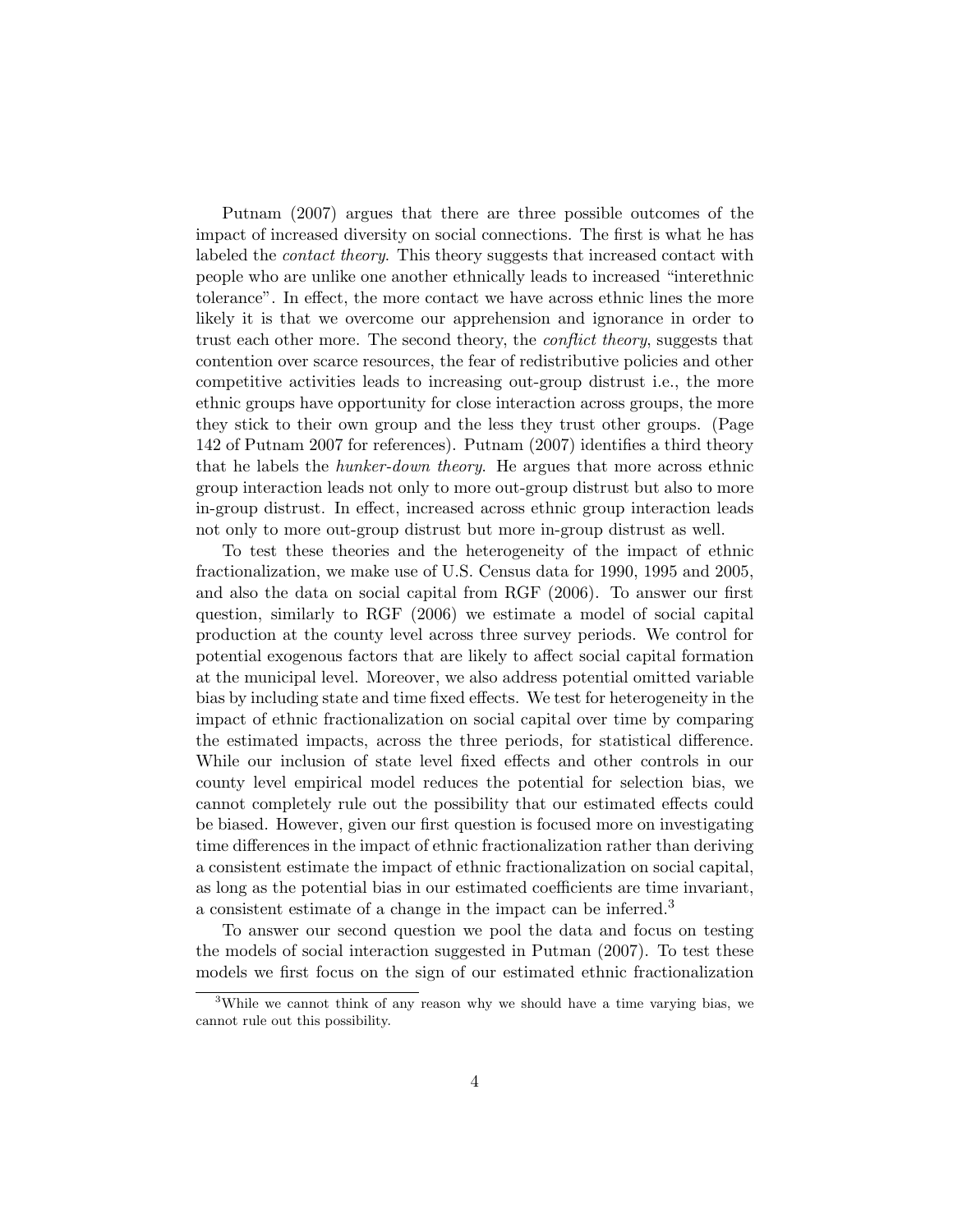coefficient. An estimated effect greater than zero (positive sign) provides evidence in support of *contract theory*. In contrast if our estimated impact is negative. Our results provides evidence suggestive of *conflict theory*. Finally, if our estimated impact of ethnic fractionalization variable and the size of the dominant group in a municipality are both negative, our results provide evidence of the *hunker-down theory*. As estimated effects free of bias is critical to our being able to identify which of these theories is relevant, we exploit the panel nature of our data and estimate effects using a fixed effect model specification. With our fixed effects specification, we eliminate most sources of selection bias by identify effects using only variation over time within a municipality.

Our results suggest that after controlling for potential selectivity issues, there are no significant time differences in the relationship between ethnic fractionalization and social capital between 1990-2005. While the magnitude of the coefficient seems to have increased slightly over time, the estimated effects for the three time periods are not statistically different. Hence, the effect of ethnic fractionalization appears to be stable over the period of time of our analysis. We also find no evidence in support of the *contact theory* and no consistent evidence for the *hunker-down theory*. In contrast, our estimates provides strong evidence in support of Putman's *conflict theory*.

This paper contributes to the literature by providing answers to questions that are not only timely, but could inform current discussions on the potential effects of increased diversity through immigration. The U.S. has experienced a significant influx of immigrants over the last few decades and this increase in immigrants has increased ethnic diversity within and across communities in the U.S. While there is evidence of the positive impact of immigrants on native wages (Ottaviano and Peri,  $2012)^4$ , less is known as to the possible impact of increased diversity on social capital formation within communities. In addition, given that the past literature suggests that social capital is an important determinant of macroeconomic performance (see Durlauf, 2002) and social capital may be influenced by increased diversity, it may be useful to understanding the relationship between social capital and diversity. Further, since Putnam (2000) suggests that social capital may be declining within communities in the U.S., it is imperative that we understand the drivers of social capital. Finally, while individuals like Putman (2007) have put forward social interaction models hypothesizing the po-

<sup>4</sup>Other past research, like Card (2005), uses data from the 2000 Census and shows no significant effect on relative wages of native dropouts from relative supply of less-educated workers.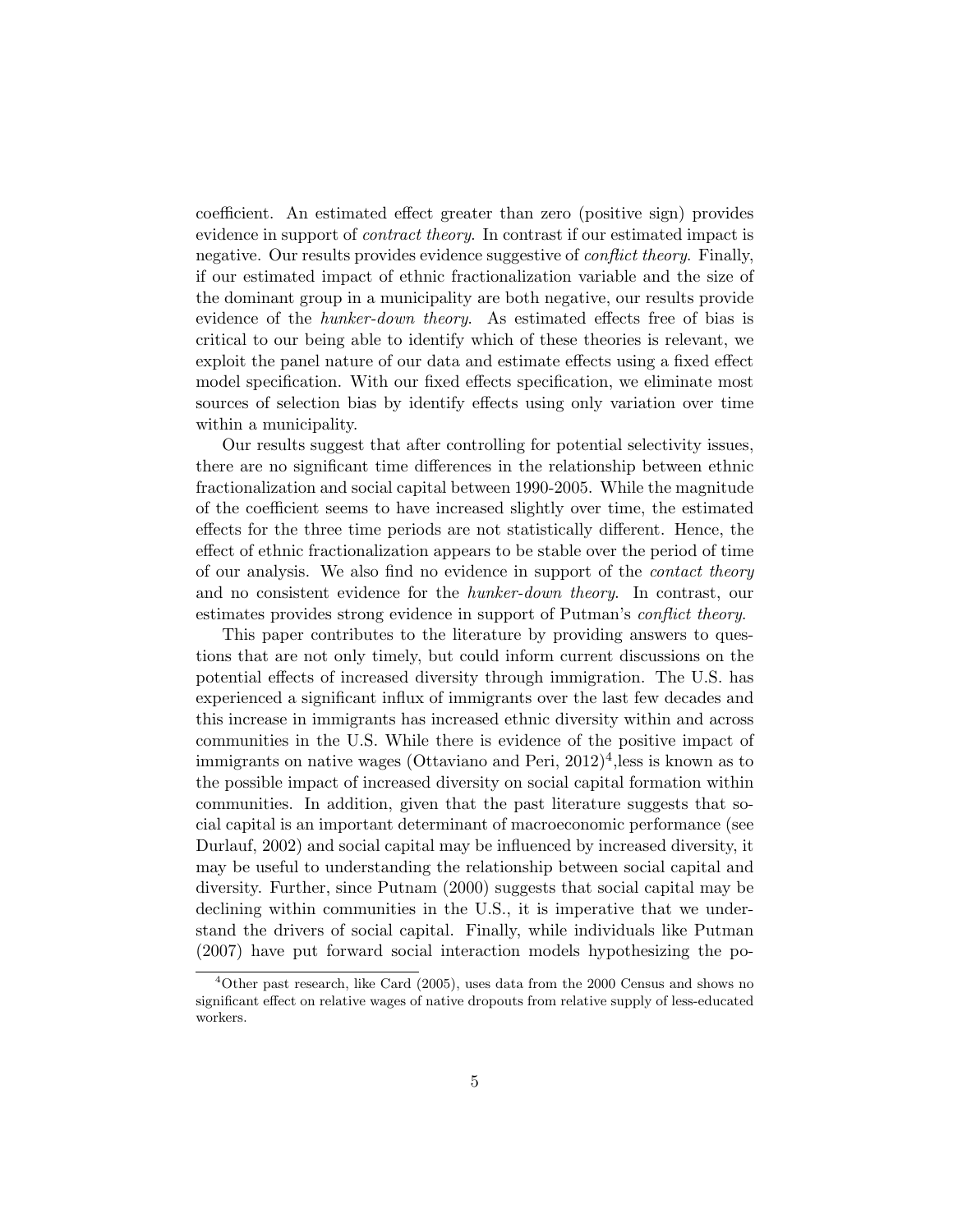tential outcomes of increased social interaction with individuals of diverse ethnicities, empirical evidence supporting or refuting these theories has not been established. Our paper fills this gap for the U.S. by providing evidence that between 1990-2005 increases in ethnic fractionalization in communities has not fostered increased social capital formation.

The rest of our paper proceeds as follows. In section two we review the past literature on social capital, group formation and trust. Section three provides our conceptual framework and testable hypotheses. In section four, we provide a summary of the data sets we use in this paper and descriptive analysis of the data. Section five provides our empirical model and results, while section six provides robustness checks. We conclude in section seven.

# **2 Literature Review**

For most economists, the notion of social capital goes back to the works of North and Thomas (1973) and Mansour Olsen (1971). These two works, in many circles, are thought to address two distinctly different questions. North and Thomas (1973) examine the role of institutions in the rise of the western world whereas Olsen (1971) investigates impetus and theory of collective actions. Both of these works, in a more general sense, address the notion of how human interaction implicate and inform down stream outcomes. In both cases the major question to be addressed is how does current and past social interaction across individuals and groups influence, or in some cases create, the economic structure that produces the best social and economic outcomes, given the scarcity of resources. Putnam (1993, 1999, and 2000) formalized these notions when he investigated the evolution of democracy in Italy and the disappearance of social capital in America. He provided formal methodology for measuring social capital in his work "The Collapse and Revival of the American Community" (2000).

Economist for the most part have argued that social capital directly and positively influences economic growth and development in that trust among economic agents makes way for more cooperation and efficient interaction in the solution of the collective action problem. (see Colman 1988, 1990 and Putnam 1993). Though most research has supported the notion that social capital does indeed enhance and in some cases lead to more efficient production, there are a number of detractors. (See Portes 1998, Arrow 2000, Solow 2000, Defilipis 2001 and Durlauf 2002). Detractor generally find that the definition of social capital is problematic and they have trouble with making reference to linkages that enhance interaction as "capital". This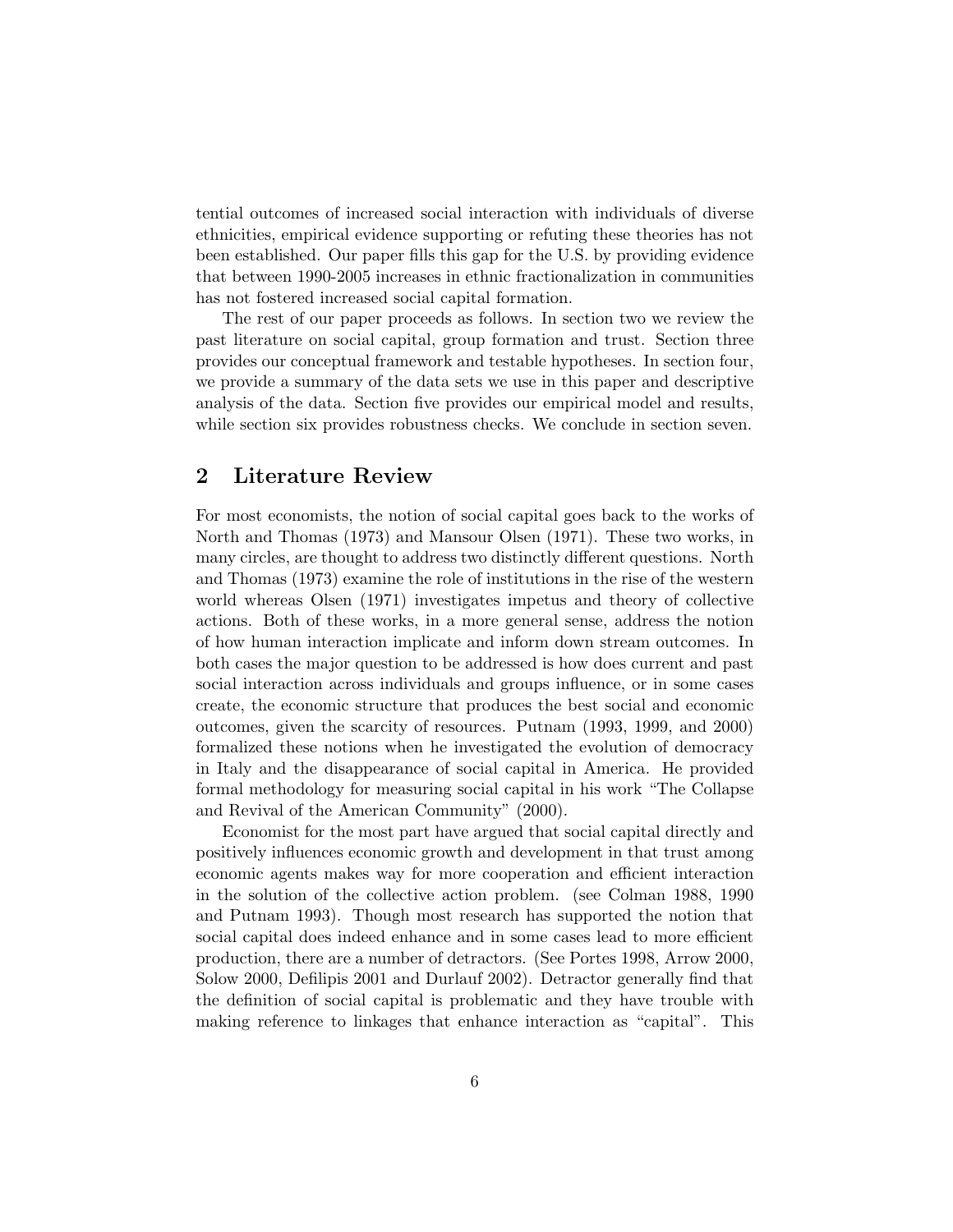research does not discuss the definition and measurement issues of social capital but simply adopts the Putnam and Olsen definitions of social capital and uses the Putnam approach to measurement that is operationalized in RGF (2006).

Our research has its roots in the work of Alesina and La Ferrara (2004) and Putnam (2007). These papers examine the impact of ethnic diversity on social capital. Alesina and La Ferrara (2004) examines social capital indirectly as they argue that increased diversity leads communities to pursue the creation of more private goods at the expense of public goods. Implicit in their argument is the *conflict theory* which argues that as ethnic diversity increases ethnic groups, competition increases amongst said groups for scarce resources, thus decreasing social capital.<sup>5</sup>

Putnam (2007) argues that increased diversity, within and across countries, leads researchers to think about how the increase impacts social, economic, and political outcomes. The core of this literature suggests that networks are valuable in much the same way as physical capital and labor. Since networks are made up of people who share common values, associated norms of reciprocity and trustworthiness, then it is important to understand how networks respond when the opportunity or imperative for growth is extended across diverse groups. In effect, how does diversity impact the social capital, the adhesive that holds networks together?

## **3 Conceptual Framework**

To understand and conceptualize how social capital is formed and augmented over time, we focus on Blau's (1977) theory based on the homophily principle. The homophily principle suggests that people who are similar across sociodemographic dimensions are more likely to interact than people who are dissimilar. Based on Blau's homophily principle, people of similar sociodemographic dimensions are more likely to form bonds that engender trust and hence improve social capital. RGF's definition of organizations suggests that members of organizations tend to exist in similar sociodemographic space. The theoretical space is defined across sociodemographic characteristics such as race, income levels, levels of educations, age and other demographic factors. McPherson, Popielarz, and Drobiic (1992), hereafter (MPD), use Blau's model in a dynamic context in an effort to examine the

<sup>5</sup>Our research takes a more direct approach by following the work of Putnam (2007) which, through the use of survey data, examines directly the impact of diversity on social capital.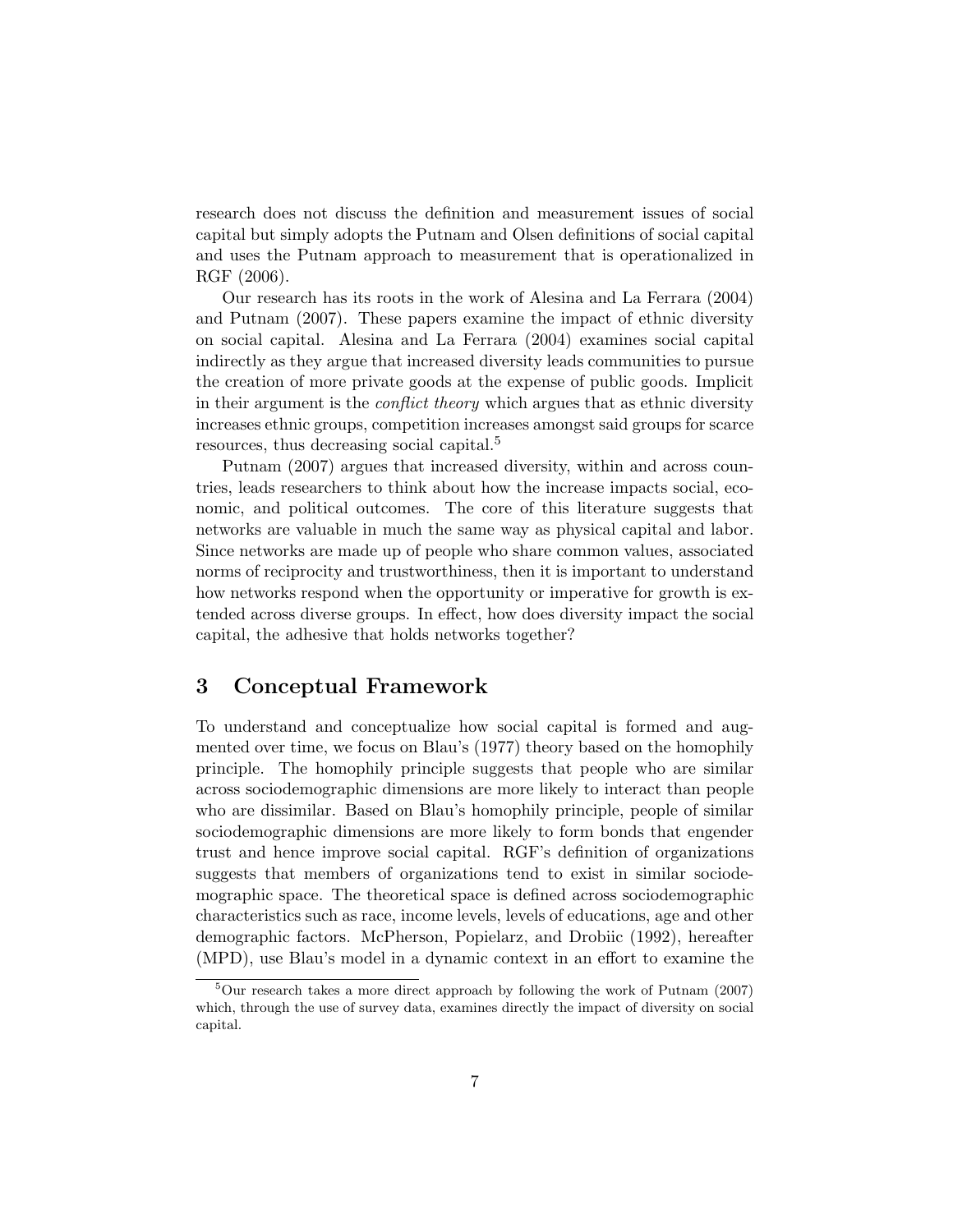impact of social networks on organizational behavior over time. In particular, MPD's model examines how sociodemograpic changes over time in the make-up of the membership of a group impacts the missions and goals of the organization.

The interaction over time among individuals within the group is governed by the homophily principle, which implies more similar people are likely to have deeper and more frequent interactions. Homophily structures the flow of information among members of the group. Hence information flow among members of similar sociodemographic space moves through fewer filters than information flowing to members in a more distant sociodemographic space. These distances in social spaces are also proxies for distance in general, since people who are located far away generally have less in common socially.

While the aforemention conceptual framework explains the basic structure of groups, an evolutionary model is needed to explain how groups change over time as members enter and leave. MPD (1992) suggests that there are three general factors that must be considered: variation, retention, and selection. Variation in sociodemographic characteristics such as race, income, age and many other demographics are important in understanding the evolution of groups across time. Retention examines how groups recruit members in an effort to keep their sociodemographic space constant. When a group is able to keep its' sociodemographic space constant then it will exhibit more "group-like" behavior. Selection or the recruitment of new members is of concern because group members tend to bring in or select new members for the group through the homophilous network ties among members. Since it is the selection process that governs the evolution of the group over time, it is important to identify whether new entrants into the group are stabilizing or disruptive selections.

Stabilizing selection occurs when recruitment/attrition ratio is smaller at the edges of the niche. Greater rate of loss or smaller rate of gain away from the group mean characteristics makes it more specialized over time.

Disruptive selection occurs where there is more gain than loss at the edges, causing the group to generalize and increase variance over one dimension i.e. race, age or other demographic dimensions.

Selection of new members over time can clearly impact the behavior of the organization in its effort to achieve goals. The focus of this paper is the relationship between variation in a demographic variable associated with group members' and trust across the group's membership. More specifically, we examine how variations in the race and ethnicity of group mem-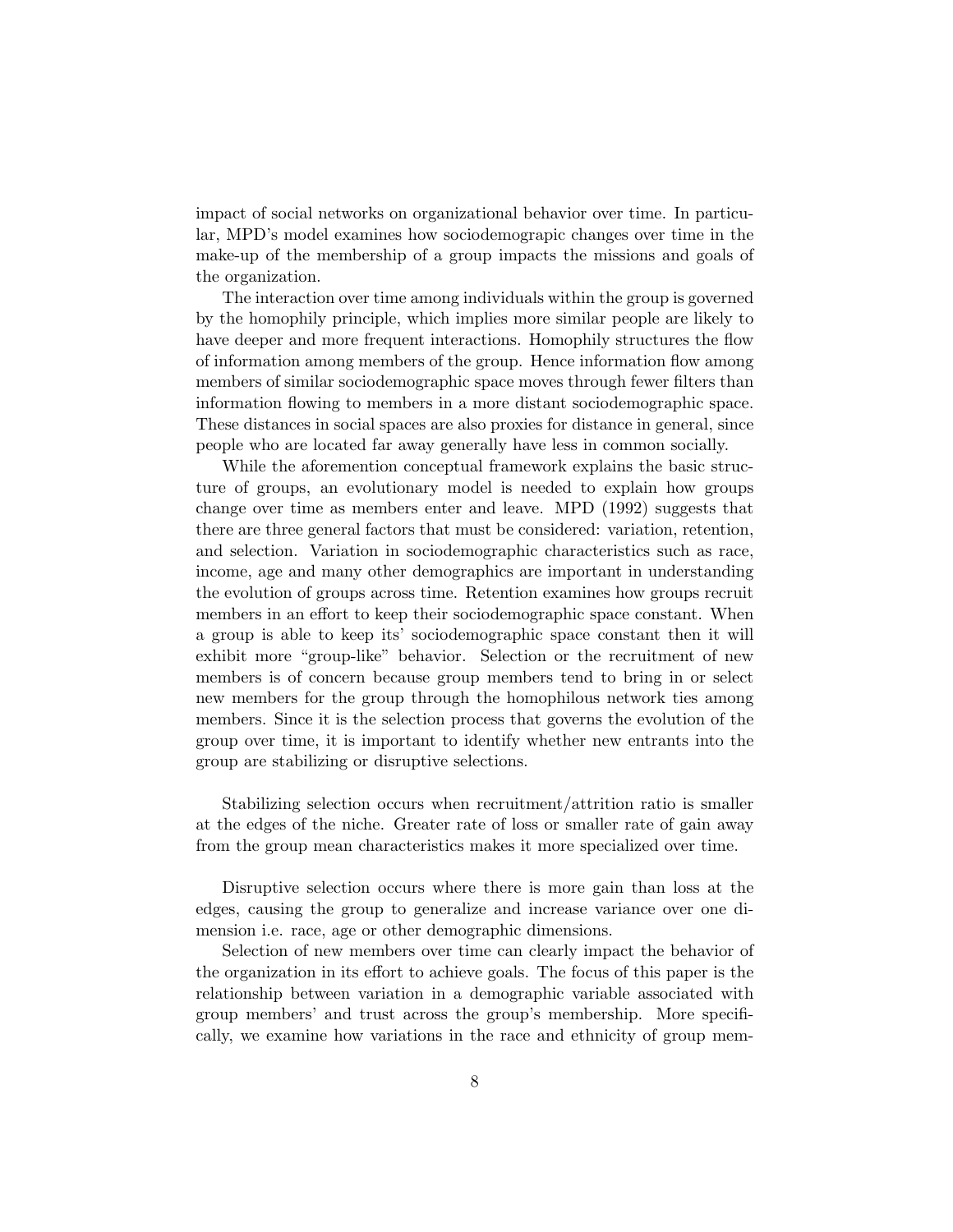bers impact the production of social capital. Putnam (2007) and others have argued that there are three possible theories that explains the impact of changing diversity on social capital: the *contact theory*, the *conflict theory* and the *hunker-down theory*. The contact theory suggests that greater racial diversity among social groups will lead to greater tolerance and trust among different racial groups. In effect, greater diversity leads to more outgroup solidarity. This greater level of out-group trust leads to increased production of social capital. The *conflict theory* suggests that increased diversity actually encourages out-group distrust and increased in-group solidarity. Implying that increased contact with other ethnic groups engenders more distrust of people of different ethnicities and a preference for ones' own group. This distrust within communities reduces social capital formation. Thus, there is a negative correlation between diversity and social capital. The *hunker-down theory* suggests that not only does increased diversity reduce out-group trust but will also reduce in-group trust. In effect, increased diversity reduces social capital across all groups.

To investigate the three theories in a more formal fashion we adopt a model similar to that of (RGF) 2006. Equation (1) reveals that social capital S, in county c, is a function of ethnic fractionalization e and a vector of control variables Z.

$$
S_c = \beta_0 + \beta_1 e_c + Z_c' \beta_3 + \epsilon_c \tag{1}
$$

### **4 Detailed Data Description**

The measure of social capital used in this research is from the Northeast Regional Center for Rural Development at College of Agricultural Sciences at Penn-State developed by (RGF) (1992). This data repository contains social capital data for the years 1990, 1997, 2005 and 2009 for each county in the continental U.S. We make use of 1990, 1997 and 2005 data solely for consistency because the calculation of the index changed for the 2009 survey.<sup>6</sup> Table (1) provides the components used by  $RGF(2006)$  to build the social capital index. The social capital index is a composite index created using principle components analysis. The specific variables used in the index are: aggregate total of listed organizations, non-profit organizations,

 ${}^{6}$ Specifically the method using in creating the social capital index for 2009, is incompatible with the data information available for 1990. While the 1997 and 2005 surveys can be recalculated to be compatible with the method used in the 2009 panel.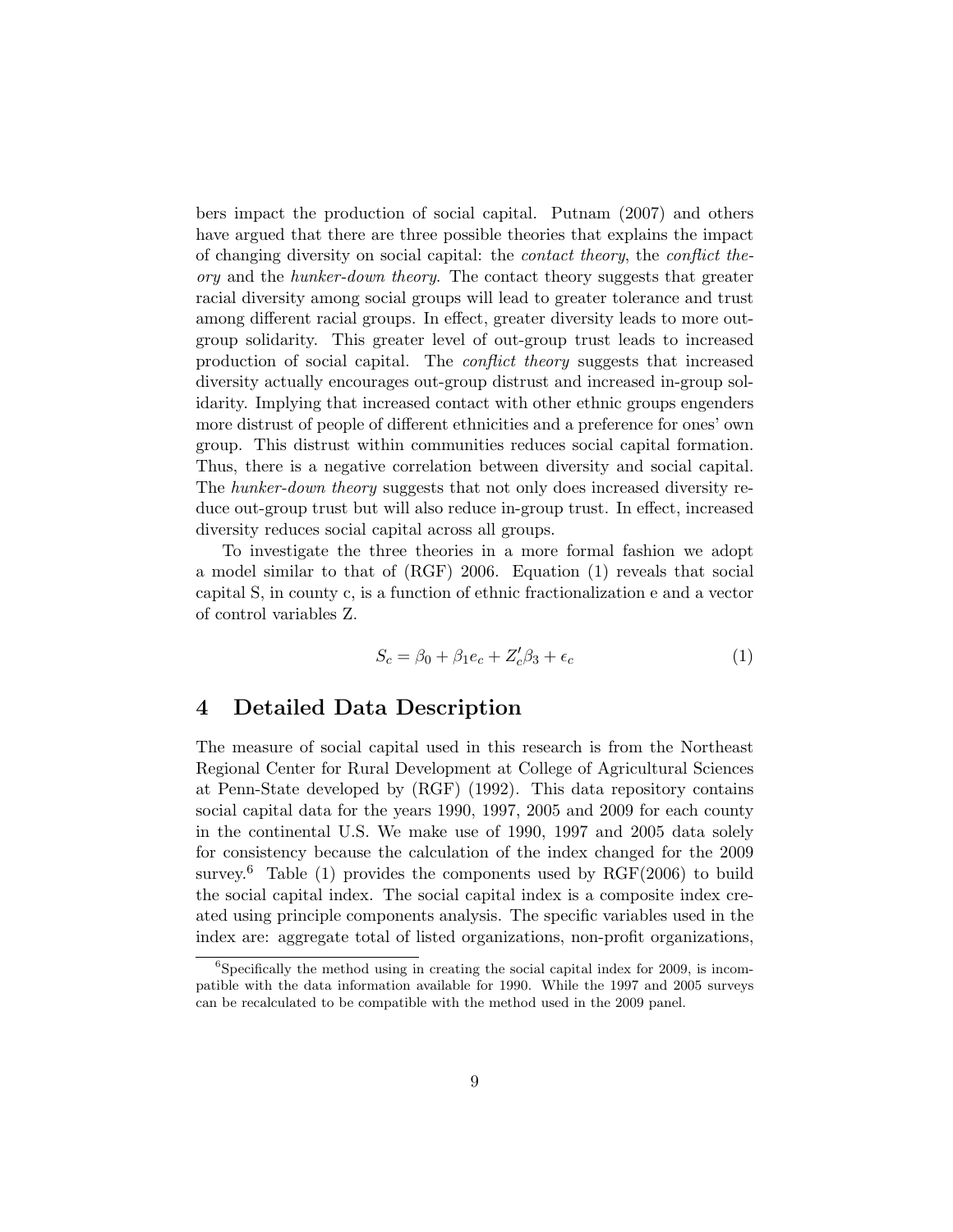the census response rate, and voting fraction.<sup>7</sup> Summary statistics for the variables used to create the social capital index are presented in Table (2). Because the social capital can range from negative to positive, the mean values in each panel are generally near zero.<sup>8</sup>

| Name                     | Description                                        |
|--------------------------|----------------------------------------------------|
| Bowling centers          | Total number of bowling centers                    |
| Civic associations       | Total number of civic and social associations      |
| Gyms                     | Total number of physical fitness facilities        |
| Golf courses             | Total number of golf courses                       |
| Religious organizations  | Total number of religious organizations            |
| Sports clubs             | Total number of sports clubs                       |
| Recreation clubs         | Total number of recreation clubs                   |
| Political groups         | Total number of political organizations            |
| Professional groups      | Total number of professional organizations         |
| Business groups          | Total number of business organizations             |
| Labor groups             | Total number of labor organizations                |
| Other groups             | Total number of other membership organizations     |
| Total organizations      | Aggregate sum of organizations listed above        |
| Census responses         | Census response rate                               |
| Non-profit organizations | Total number of not-for-profit organizations       |
| Population               | Total residential population                       |
| Voting fraction          | Voting fraction from nearest Presidential election |

Table 1: Components of Social Capital Index

The definition of control variables used in our empirical analysis are found in Table (3). These data are taken or derived from CenStats Databases of the United States Census Bureau (2010). The independent variables are constrained to all counties in the continental United States. Summary statistics of these variables can be found in Table (4) and the description of how these variables are calculated is highlighted in the appendix.

<sup>&</sup>lt;sup>7</sup>It should be noted that voting fraction is taken from the nearest Presidential election. For the 1997 and 2005 panels, these are the 2000 and 2004 Presidential elections, respectively. The 1990 panel averages 1988 and 1992 Presidential election.

 $8$ The social capital index for the year 2005 is calculated excluding recreation clubs and "other groups". Social capital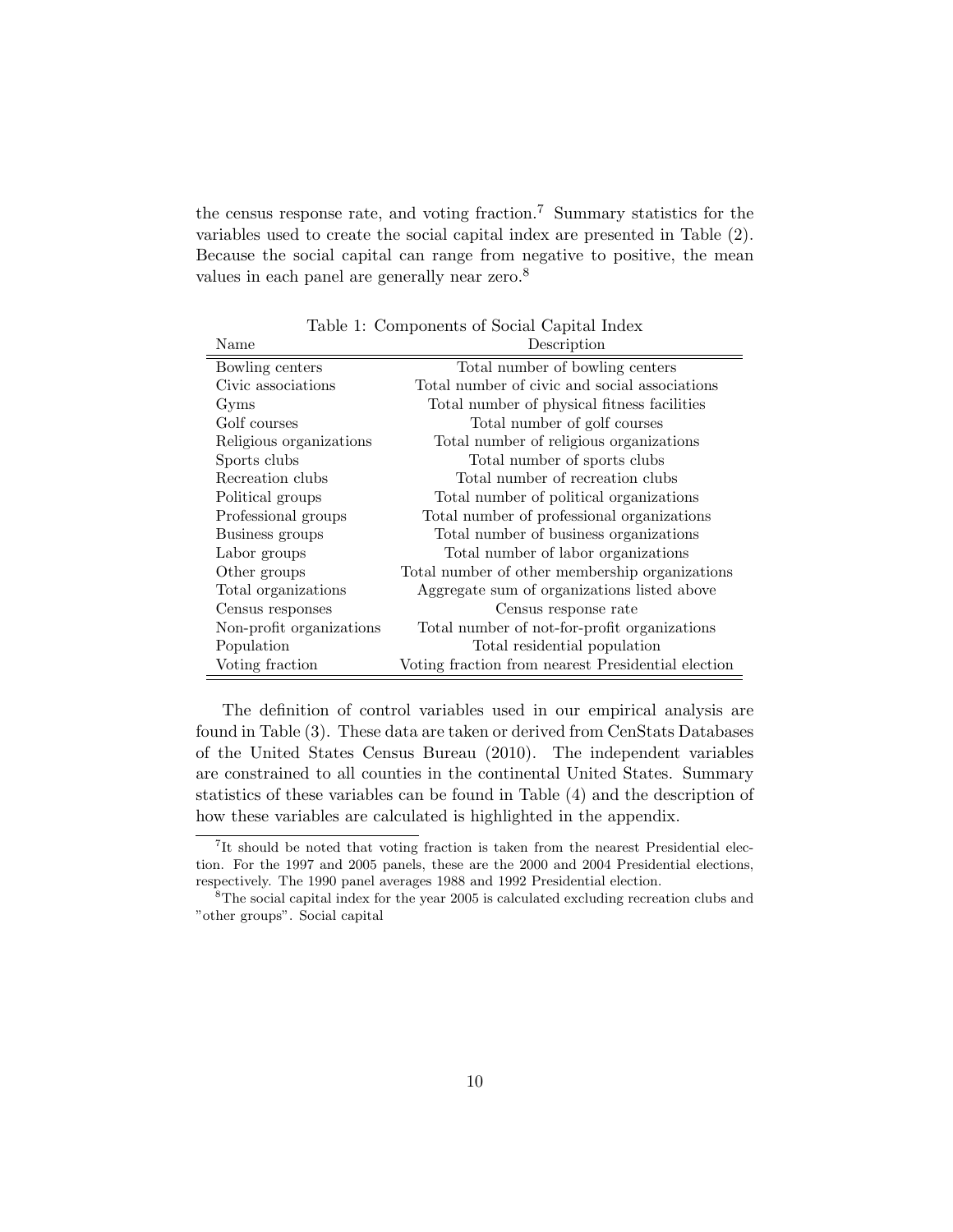|                          | . т.       |            |             |
|--------------------------|------------|------------|-------------|
|                          | (1990)     | (1997)     | (2005)      |
| Social capital           | 0.001      | 0.001      | $0.000***$  |
|                          | (1.350)    | (1.298)    | (1.646)     |
| Bowling centers          | 1.910      | 1.766      | 1.490       |
|                          | (4.671)    | (3.954)    | (3.106)     |
| Civic associations       | 12.513     | 11.489     | 10.097      |
|                          | (34.927)   | (30.602)   | (24.765)    |
| Gyms                     | 2.444      | 3.541      | 10.161      |
|                          | (7.980)    | (11.874)   | (30.806)    |
| Golf courses             | 0.888      | 1.949      | 3.825       |
|                          | (2.270)    | (3.854)    | (7.269)     |
| Religious organizations  | 40.979     | 50.711     | 54.982      |
|                          | (87.040)   | (106.072)  | (116.530)   |
| Sports clubs             | 0.288      | 0.623      | 0.244       |
|                          | (1.662)    | (2.877)    | (1.038)     |
| Recreation clubs         | 4.172      | 4.779      |             |
|                          | (10.119)   | (11.758)   |             |
| Political groups         | 0.495      | 0.578      | $0.950\,$   |
|                          | (2.112)    | (2.650)    | (4.442)     |
| Professional groups      | 1.670      | 2.499      | 2.407       |
|                          | (7.268)    | (10.465)   | (11.259)    |
| Business groups          | 3.879      | 4.396      | 5.572       |
|                          | (13.131)   | (14.004)   | (17.548)    |
| Labor groups             | 6.071      | 6.008      | 5.132       |
|                          | (19.293)   | (18.067)   | (15.991)    |
| Other groups             | 3.012      | 2.365916   |             |
|                          | (8.028)    | (5.448)    |             |
| Total organizations      | 78.320     | 90.795     | 94.859      |
|                          | (188.472)  | (209.379)  | (218.882)   |
| Census responses         | 66.666*    | 62.519**   | 0.642       |
|                          | (8.213)    | (8.831)    | (0.089)     |
| Non-profit organizations | 40.674     | 42.131     | 446.417***  |
|                          | (152.390)  | (157.681)  | (1357.03)   |
| Population               | 78832.7    | 84821.72   | 93837.78*** |
|                          | (262630.9) | (275600.5) | (304866.5)  |
| Voting fraction          | 54.001     | 52.888     | 58.256***   |
|                          | (10.851)   | (9.805)    | (9.577)     |
| Voting fraction (2nd)    | 60.265     |            |             |
|                          | (10.210)   |            |             |
|                          |            |            |             |

Table 2: Descriptive Data (Dependent Variable and Components)

All variables have a sample size of 3110 unless otherwise indicated by asterisks. Includes standard deviation in parenthesis.

*<sup>∗</sup>* N = 2434, *∗∗* N = 3066, *∗∗∗* N = 3107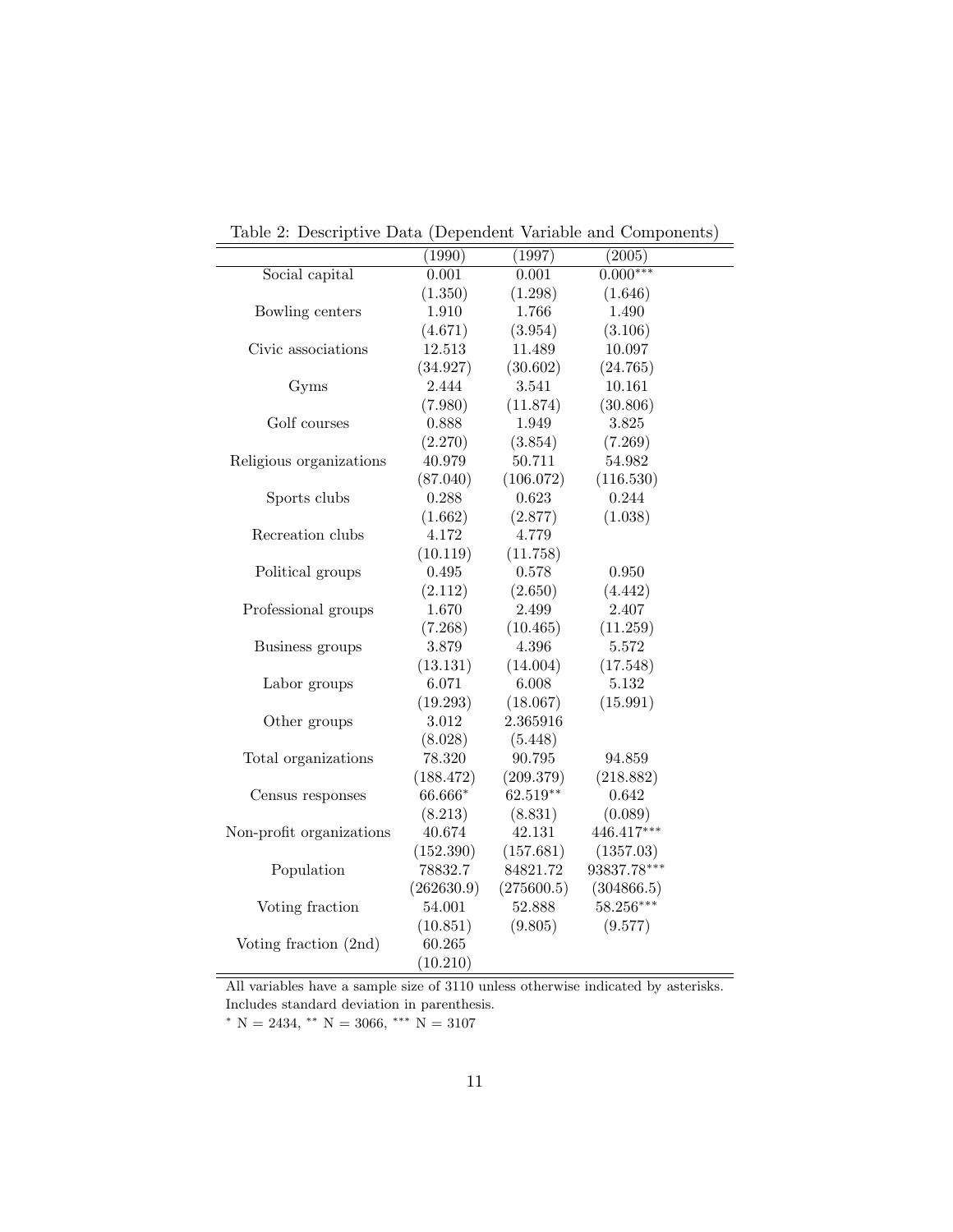Table 3: Description of Independent Variables

| Name                     | Description/Definition                                       |
|--------------------------|--------------------------------------------------------------|
| Ethnic Fractionalization | Level of Diversity                                           |
| Racial Dominance         | Level of Dominance by the majority racial group              |
| <b>Black Proportion</b>  | Fraction of population That identifies as black              |
| White Proportion         | Fraction of population that identifies as white              |
| Latino Proportion        | Fraction of population that identifies as Latino or Hispanic |
| Asian Proportion         | Fraction of population that identifies as Asian              |
| Income Per Capita        | Personal income per capita                                   |
| Education Level          | Percent of over 25 population with a Bachelor's Degree       |
| Family Households        | Percent of total households that are family households       |
| Median Age               | Median age                                                   |
| Square of Median Age     | Square of median age variable                                |
| Is the county urban?     | 1 if population is greater than 2500, 0 otherwise            |
| Population Density       | Population per square mile                                   |
| Residence Time           | Time resident spends in a given county                       |
| Working Women            | Percent of population that is women in the labor force       |

# **5 Methodology**

#### **Econometric Model**

Using Ordinary Least Squares (OLS) estimates of Equation (2), we address our initial question as to the time difference in the statistical impact of ethnic diversity on social capital:

$$
S_{ct} = \beta_{0t} + \beta_{1t}e_{ct} + \sum_{j=1}^{J} \delta_{jt} z_{ict} + \epsilon_{ct}
$$
\n(2)

In equation (2) S is social capital in county c in year t, e is ethnic fractionization in county c in year t, *zjct* are additional explanatory/control variables  $(j = 1, \ldots, J)$  that could affect social capital at the county level and  $\epsilon$  is the error term. In our preliminary regressions we use the following control variables: income per capita in the county, average education in the county, the number of family households in the county, a dummy variable delineating urban or rural counties, the median age of individuals in the country and a quadratic variable on median age. We derive estimates of *β*<sup>1</sup> and other parameters for  $t= 1990, 1999,$  and 2005. These estimates are then examined for statistical difference.<sup>9</sup>

<sup>&</sup>lt;sup>9</sup>It is important to note that we could have also tested for time differences in  $\beta_1$  by pooling all the data together and interacting ethnic fractionalization with time. However,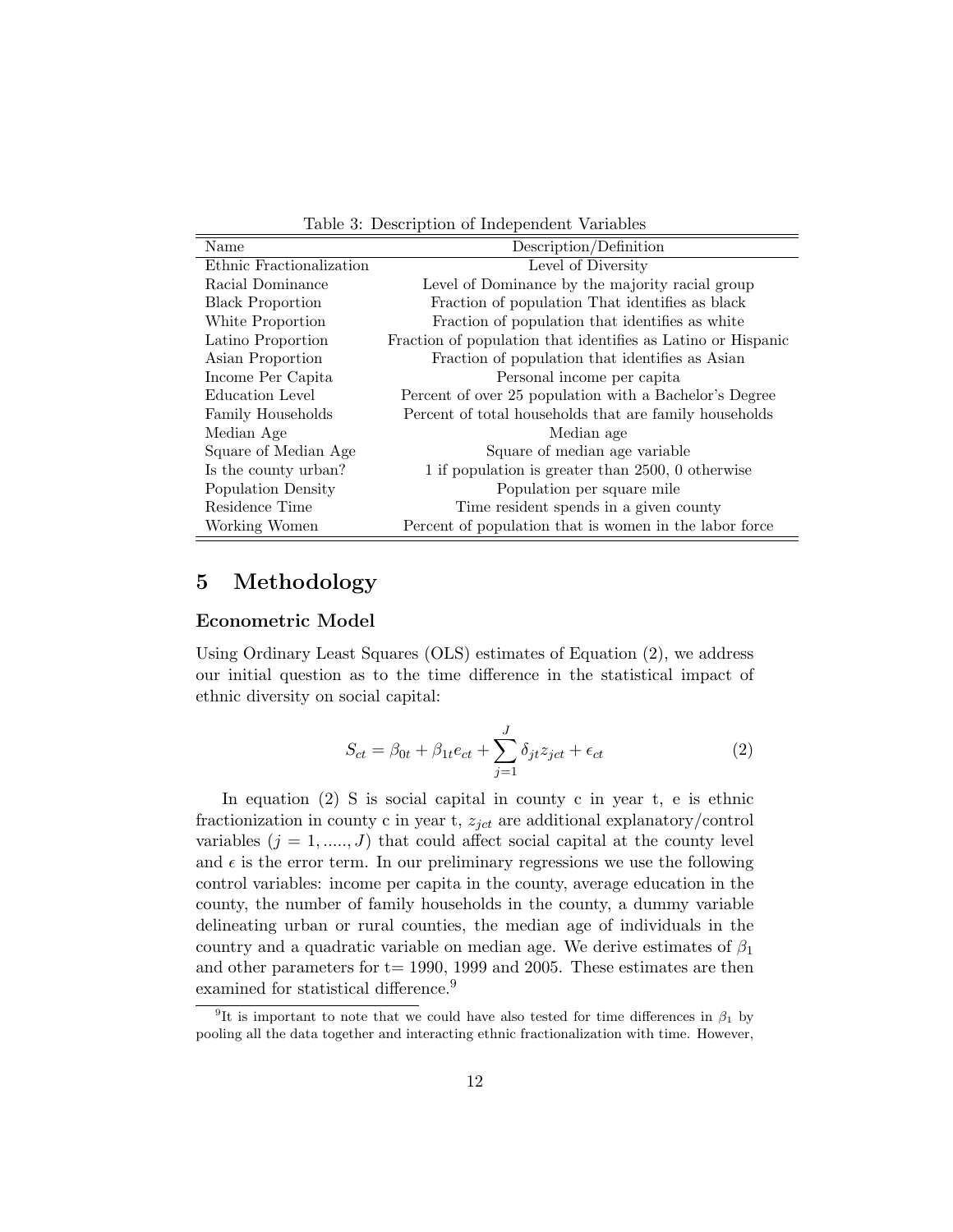|                          | (1990)      | (1997)          | (2005)       |  |
|--------------------------|-------------|-----------------|--------------|--|
| Ethnic Fractionalization | 0.183       | $0.208***$      | $0.225***$   |  |
|                          | (0.177)     | (0.177)         | (0.177)      |  |
| Racial Dominance         | 0.876       | $0.861***$      | $0.850***$   |  |
|                          | (0.141)     | (0.141)         | (0.141)      |  |
| <b>Black Proportion</b>  | 0.086       | $0.088***$      | $0.088***$   |  |
|                          | (0.144)     | (0.145)         | (0.142)      |  |
| Latino Proportion        | 0.039       | $0.051***$      | $0.060***$   |  |
|                          | (0.083)     | (0.081)         | (0.084)      |  |
| White Proportion         | 0.869       | $0.854***$      | $0.843***$   |  |
|                          | (0.158)     | (0.159)         | (0.159)      |  |
| Asian Proportion         | 0.006       | $0.008^{***}\,$ | $0.009***$   |  |
|                          | (0.012)     | (0.014)         | (0.016)      |  |
| Income Per Capita        | 11122.81    | 17476.74        | $-263735$    |  |
|                          | (2681.445)  | (3956.538)      | (1.59e07)    |  |
| Education Level          | 13.475      | 16.493          | 18.647       |  |
|                          | (6.577)     | (7.809)         | (8.528)      |  |
| Family Households        | 73.580      | $70.659**$      | 68.417***    |  |
|                          | (4.664)     | (4.801)         | (5.339)      |  |
| Median Age               | 34.407      | 37.354          | 40.329       |  |
|                          | (3.611)     | (4.078)         | (5.178)      |  |
| Square of Median Age     | 1196.867    | 1411.925        | 1653.246     |  |
|                          | (253.259)   | (296.384)       | (407.369)    |  |
| Urban                    | 0.963       | 0.965           | 0.960        |  |
|                          | (0.189)     | (0.185)         | (0.196)      |  |
| Population Density       | 221.022     | 238.955**       | $253.655***$ |  |
|                          | (1438.214)  | (1649.197)      | (1735.426)   |  |
| Residence Time           | $-33.381*$  | $-44.520***$    | $282.662***$ |  |
|                          | (6522.952)  | (3829.71)       | (8409.171)   |  |
| Working Women            | $20.451***$ | 22.139**        | 22.612***    |  |
|                          | (2.954)     | (3.010)         | (3.105)      |  |
|                          |             |                 |              |  |

Table 4: Descriptive Data (Independent Variables)

All variables have a sample size of 3110 unless otherwise indicated by the asterisks. Includes standard deviation in parenthesis

*<sup>∗</sup>* N = 3109 , *∗∗* N = 3108 , *∗∗∗* N = 3107 , *∗∗∗∗* N = 3106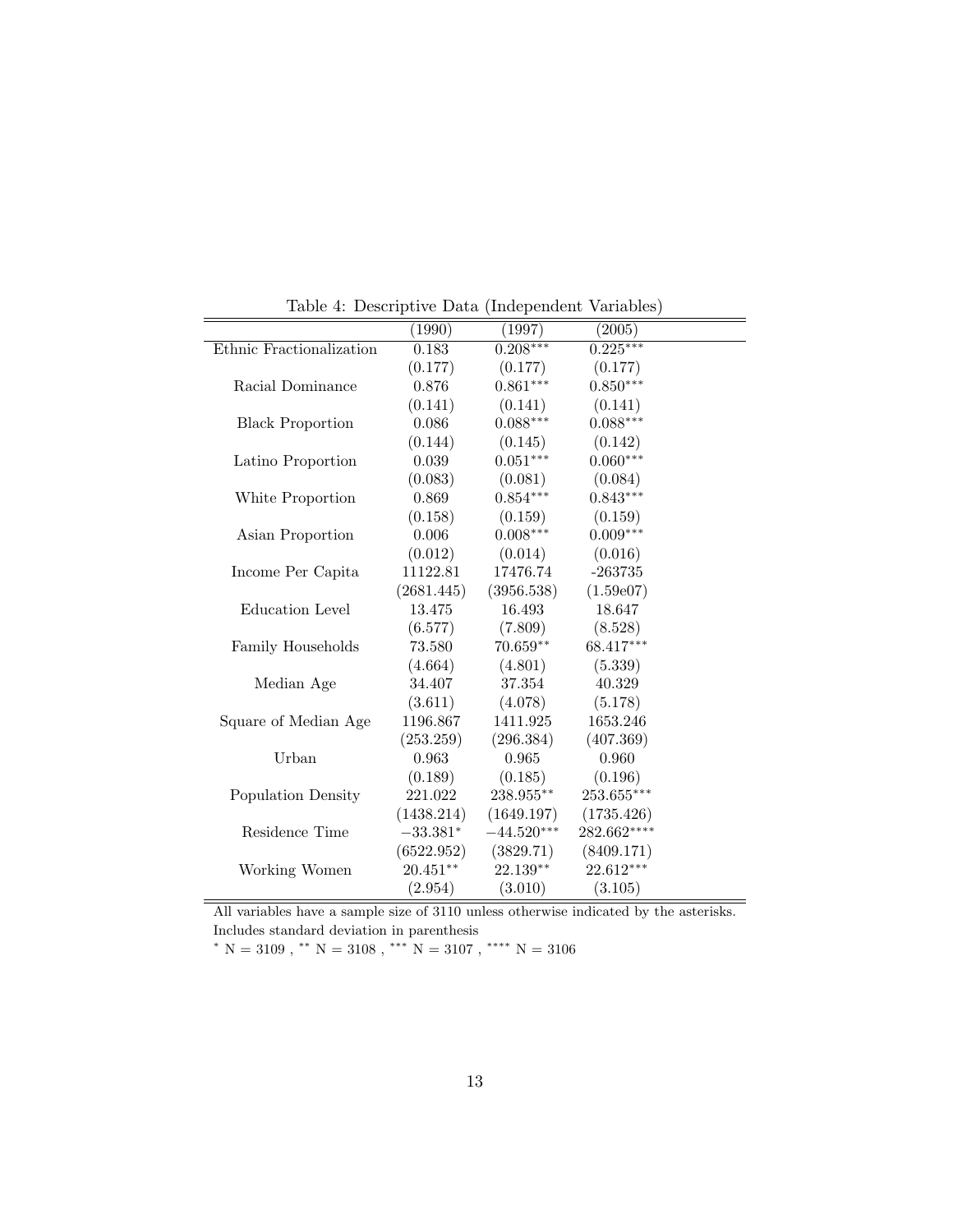The OLS estimation of the impact of ethnic fractionalization using equation (2) can lead to biased estimates given the potential endogenous nature of the ethnic fractionalization variable. Specifically, our parameter of interest could suffer from omitted variable bias if there is an unobservable determinant of social capital also correlated with ethnic fractionalization. For example, we do not control for the differences in institutions or policies across states. These institutions/policies may have produced lower levels of trust across the population and hence lower levels of social capital. At the same time, the level of ethnic fractionalization in a state could also be correlated with past institutions within a state. We reduce the likelihood of this potential source of bias in the estimation of *β*<sup>1</sup> by introducing further control variables. Most important of these controls is the introduction of state fixed effects. By including state fixed effects in the analysis, we control for any factor that is unique about a state (including past institutions and policies) that affects social capital. Although we are confident that the inclusion of state fixed effects attenuates bias in our estimates, it is possible to argue that even within states, there exists an omitted variable that is correlated with ethnic fractionalization across counties and also correlated with social capital accumulation. While we are unable to identify such a variable, we cannot rule out this possibility. However, in addressing our first question we are not overly concerned with deriving consistent estimates of the impact of ethnic fractionalization. Instead, testing for time differences in the impact of ethnic fractionalization depends on deriving a consistent estimate of the change in  $\beta_1$  between 1990 and 1999 and between 1999 and 2005. If we assume that the potential bias in our estimate of  $\beta_1$  is time invariant, then our estimate of these changes will be consistent even though parameter estimates could potentially be biased or inconsistent.

To address our second question, we estimate a pooled regression using Equation (3) and similar controls as those used for the initial estimation process. The only difference in variables is the inclusion of a dummy variable for survey period and an extra variable for racial dominance which we use to test for evidence of the conflict and hunker-down theories. We discuss in detail how we test for evidence of these theories below. <sup>10</sup>

given the length of time that has elapsed between each survey year, assuming other parameters in the social capital model do not change over time might not be appropriate. Also, the yearly regression can also be used to find support or lack thereof for the three theories espoused by Putman (2007) but our preference is to focus on the analysis pooling all the data together for our second question.

 $10$ It is important to mention that we can also attempt to test for evidence of the aforementioned theories by estimating our model using each survey year separately versus pooled. Though we also present these OLS results in section 6 for completeness, we do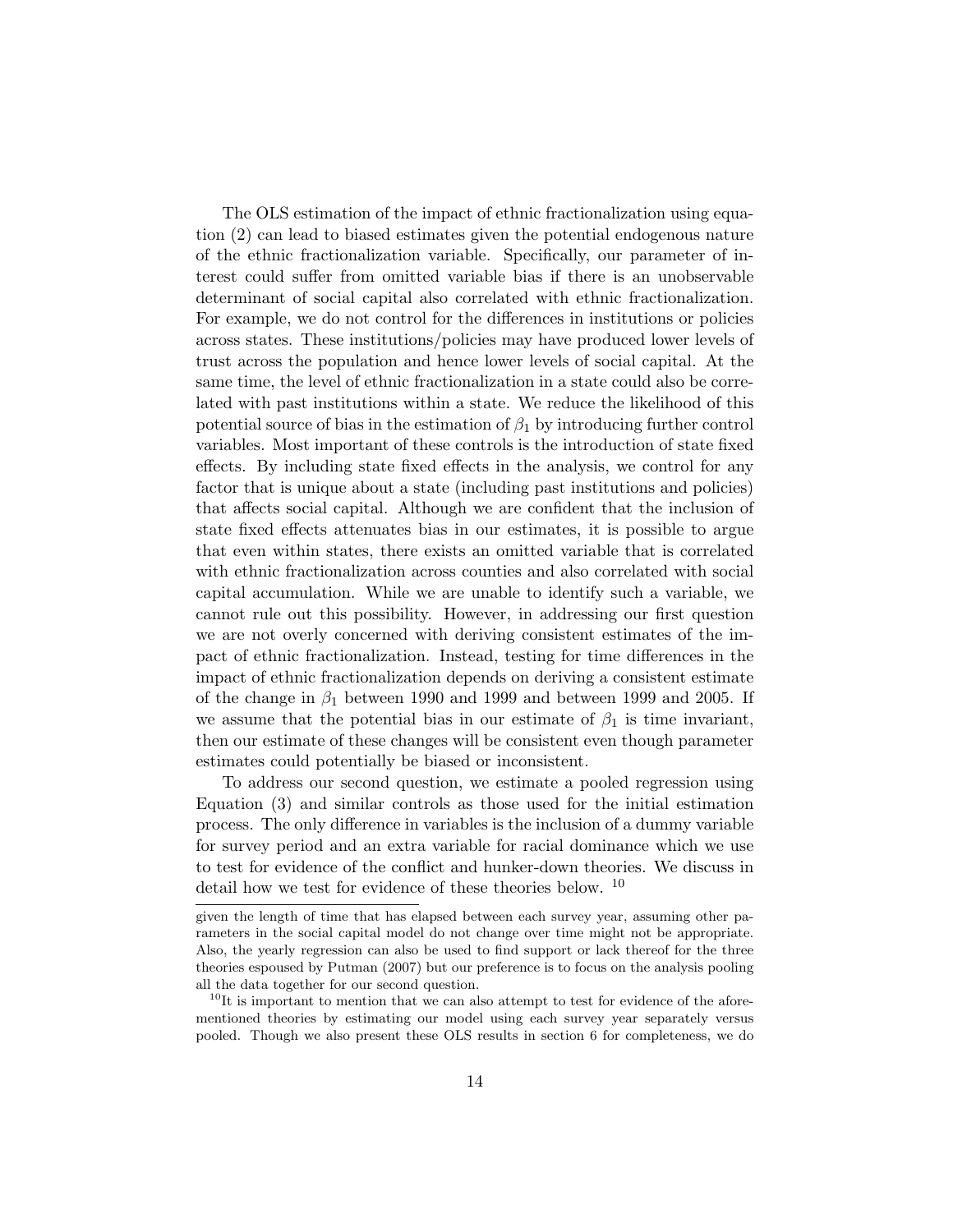$$
S_{ct} = \beta_0 + \beta_1 e_{ct} + \sum_{j=1}^{J} \phi_j z_{jet} + \epsilon_{ct}
$$
\n(3)

The tests of the three theories rely heavily on a reliable estimate of *β*1. Therefore, issues of possible endogeneity are of significant concern. To attenuate potential bias in estimating  $\beta_1$ , we exploit the panel nature of our data and make use of a fixed effects model highlighted in equation (4).

$$
S_{ct} = \lambda Z_{ct} + \beta_1 e_{ct} + \theta_c + \epsilon_{ct} \tag{4}
$$

In equation (4),  $\theta_c$  is the individual county level effect and Z is a vector of all the control variables we use that vary across county and time. We also include our year dummies in Z although they vary solely across time. By exploiting a fixed effect panel model specification, our effects are identified over variation within the county. This eliminates possible residual selection across counties that could have biased estimates using the pooled crosssectional specification with state level fixed effects, estimated using OLS. While it is still possible to argue that the fixed effects model is threatened by within unit time varying unobservables, it is difficult to provide a compelling story that conditional on the variables we include in our analysis, that there is still an omitted variable that changes within a county over time that affects social capital and is correlated with ethnic fractionalization in the county.<sup>11</sup>

#### **Testing Putman's Social Network Models**

The *contact theory* suggests that greater levels of diversity leads to increased social capital in communities. To empirically test this hypothesis we focus on the estimated  $\beta_1$  derived using both the pooled OLS regression and the fixed effect model. Our null hypothesis is  $\beta_1 \leq 0$ . We reject our null hypothesis if  $\beta_1 > 0$  suggesting that our results are consistent with the contact hypothesis.

Failing to reject the null means that either the *conflict theory* or *hunkerdown theory* is relevant.

To identify which of the 2 other theories is relevant if we fail to reject our null hypothesis, we add another variable, racial dominance, to our estimation model.

not discuss these results given yearly estimates can be biased and inference in that scenario is problematic.

 $11$ One potential drawback of using the fixed effect model with few time period is the limited variation over which potential effects are being identified.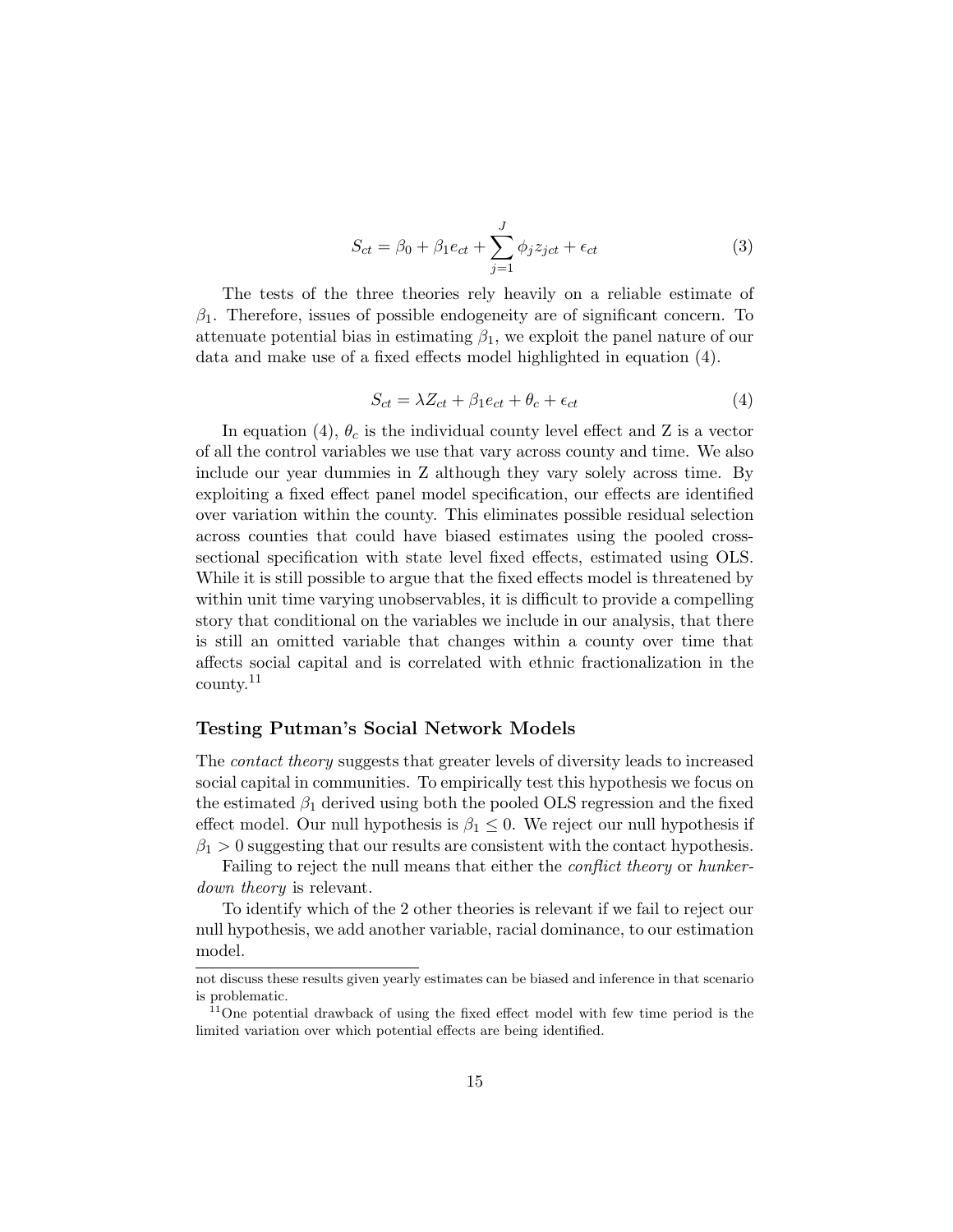The racial dominance variable captures indirectly how the dominant ethnic group in a community responds to its own group conditional on the ethnic diversity of the community. This could provide evidence for either theories. Recall that the implication of *conflict theory* is that greater levels of diversity would lead to less social capital in a given community due to lack of trust and conflicts between the different ethnic groups. However, if one ethnic group is particularly dominant in terms of size and/or the infusion of a different ethnic group is particularly small then the impact on social capital may be negligible. Empirically if our estimate for  $\beta_1 < 0$  and  $\beta_{Racial Domiance} \geq 0$ , then our results are consistent with the *conflict theory*.

The *hunker-down theory* suggests similar effects of diversity as the *conflict theory*. However, unlike the *conflict theory*, the *hunker-down theory* suggests that not only does increased diversity lead to reduced trust across ethnic groups, it also creates a reduction of in-group trust, in effect reducing social capital even more. Empirically, if the coefficient for ethnic fractionalization is negative and significant, while the coefficient for racial dominance is also negative and significant, then our results are consistent with the *hunker-down theory* i.e.,  $\beta_1 < 0$  and  $\beta_{Racial Dominance} < 0$ .

### **6 Results**

Table (5) provides a summary of the results from estimating Equation (2) using OLS and a limited set of controls. These results serve as our baseline estimate of possible effects. Table (6) also summarizes the results from estimating Equation (2), including additional controls. In the results summarized in Table (7) we include state level dummies which diminish selection and endogeneity biases. The inclusion of state level fixed effects in our estimation of Equation (2) is important because it allows the identification of the impact of ethnic fractionalization using variation across municipalities within a state at a particular period of time.

### **6.1 Summary of Estimated Effects for Basic Control Variables**

Before analyzing our results with respect to our two questions of interest, it is useful to examine expected relationships for control variables in our estimated models summarized in Tables (5-10). However Tables (7-10) provide the most complete information with regards to the estimated relationships as these tables' feature OLS specifications, including additional controls as well as our preferred fixed effect model. While some of the control variables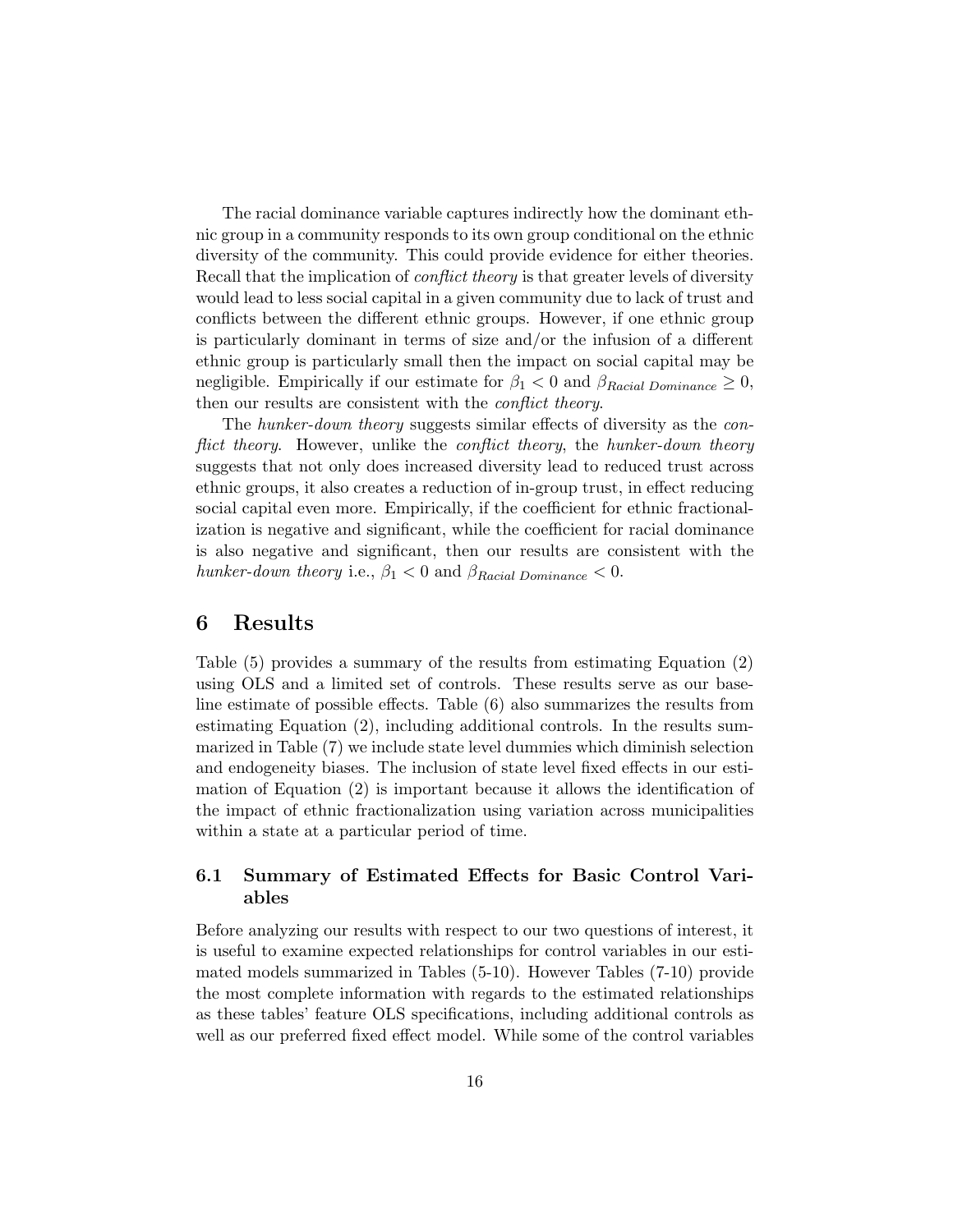generally hold intuitive relationships with social capital throughout all of the different specifications, the signs on some of our control varies varied across specification. In the instances where estimates of controls change significantly across specification, we focus on the estimated relationships in our preferred model.

The level of education shows a positive relationship with social capital across time. In effect, a population that holds proportionally more undergraduate degrees tends to have more social capital. Educated people are more likely to be employed in workplaces that place greater importance on teamwork and building social connections. We can also argue that skilled occupations are scalable and have more flexible working conditions, which allow more time to engage in the production of social capital.

Whether or not a community is urban shows a significant, negative relationship with social capital across time. Urban environments are generally perceived as less social, possibly due to higher crime or less social space.

Residence time, the approximate total time an individual spends in a city, shows a negative, but insignificant relationship with social capital. A possible reason for this is the difficulty in approximating residence time accurately. The percentage of working women shows a significant, positive relationship with social capital. This result suggests that more women in the workplace increases social capital, which corroborates the reasoning behind the relationships for level of education. The variables income per capita, percentage of family households and median age show different relationships depending on the model specification. Our preferred specification is summarized in Table (10). Results in Table (10) show an insignificant positive relationship between income per capita in a county and social capital. Further, the percentage of family households also shows a positive but insignificant relationship with social capital. A negative relationship between social capital and population density is also noted though also insignificant. Median age shows a negative, and significant relationship while the square of median age shows a positive significant relationship. This result suggests a nonlinear relationship between social capital formation and median age of individuals in a community. This result may also suggest that younger communities are not forming social capital through the traditional means captured by our social capital measures. However we do not infer from this result that younger communities are not forming social capital at all. <sup>12</sup>

 $12$ While the avid of social media and web-based social networking sites by younger generations today suggest social capital is being accumulated using different means, it is possible to argue that even before 2006, younger people were connecting and forming social network and social capital through other channels that are not captured in the RFG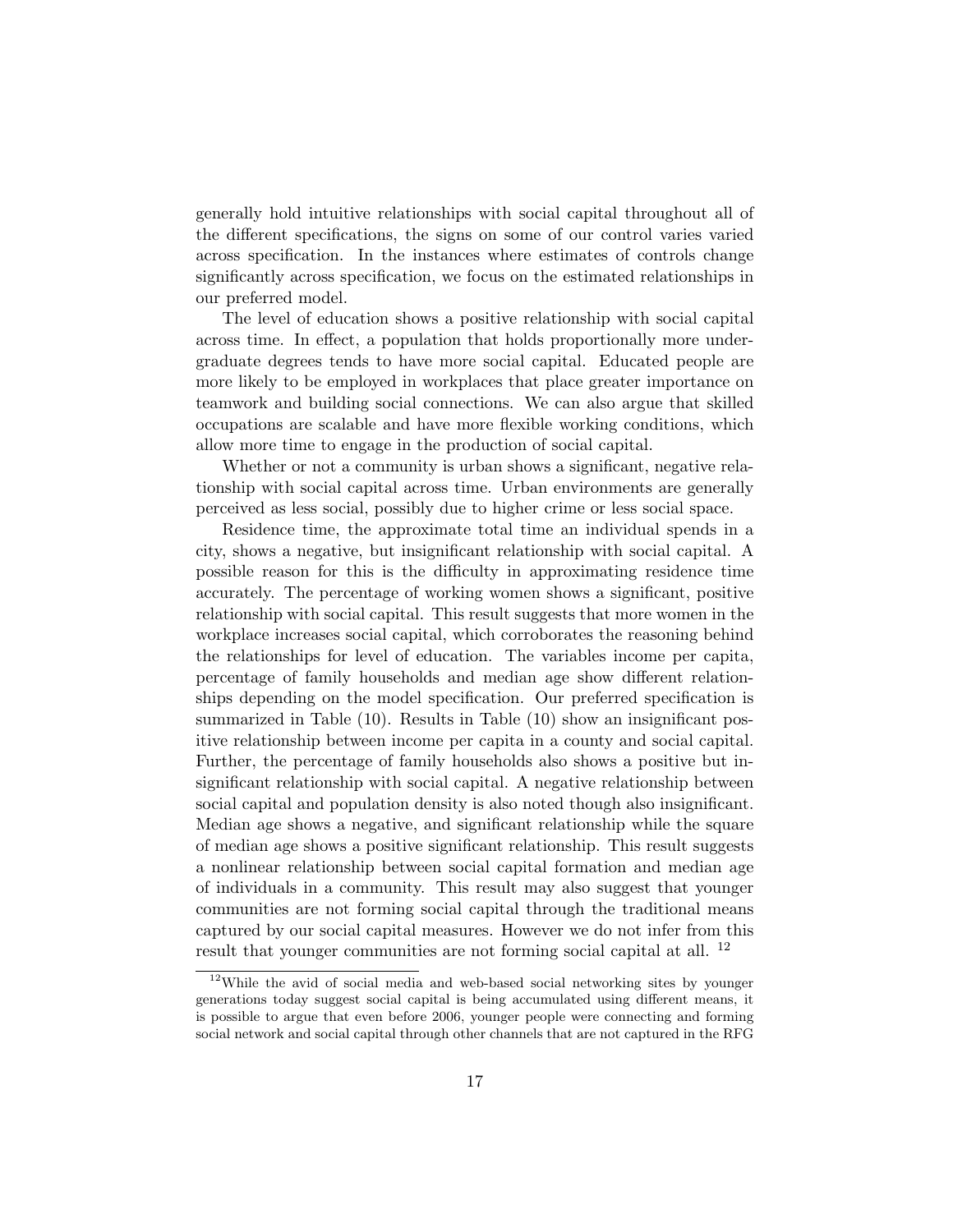#### **Results: Testing for Time Differences**

Examination of columns  $(1)$  to  $(3)$  of Tables  $(5-7)$  is useful in addressing the impact of ethnic fractionalization across time. Notice that while results in Table (5) and (6) suggest time differences in the impact of ethnic fractionalization on social capital, this result is not robust. The inclusion of state fixed effects in Table (7) eliminates any time variation in the impact of ethnic fractionalization on social capital. We formally test for statistical difference in the estimates of the effect of ethnic fractionalization in 1990, 1997 and 2005. Our test leads a rejection of time differences in the relationship between social capital and ethnic fractionalization. Hence, we can infer that this relationship is stable over the evaluation period.

It is important to mention that the estimated effects of ethnic fractionalization could be biased even with the inclusion of state fixed effects. However, the estimate of the change in estimated impact of ethnic fractionalization is consistent and the inference valid as long as potential bias in our results are time invariant.<sup>13</sup>

#### **Results: Testing Putmans' Theories**

The second question, which provides the core of this research, use the empirical models highlighted above to search for evidence in support of either the *contact*, the *conflict*, and the *hunker-down* theories. In contrast to our test for time differences, there is a need to minimize bias in our estimated effects. Hence, though the results in tables (5-7) can be considered to test for evidence of these models, given the specifications summarized in these tables have limited controls and crosssectional analysis is more prone to biased estimated, we do not focus on these results in providing concrete evidence in favor of any theory.

To provide evidence of these theories we focus on the results in Tables (8-10) where our pooled regression results and fixed effect models are summarized. As noted above, our fixed effects model specification is our preferred model of analysis because it eliminates most sources of potential bias in estimated effects.

In Table (8) the estimated effect of ethnic fractionalization is negative across all six specifications. Which suggests that there is no evidence in

social capital measure.

<sup>&</sup>lt;sup>13</sup>There is no reason to expect bias if it exists to be time varying. Hence, we are confident that on average, there were no time differences in the impact of ethnic fractionalization within the time frame we examined.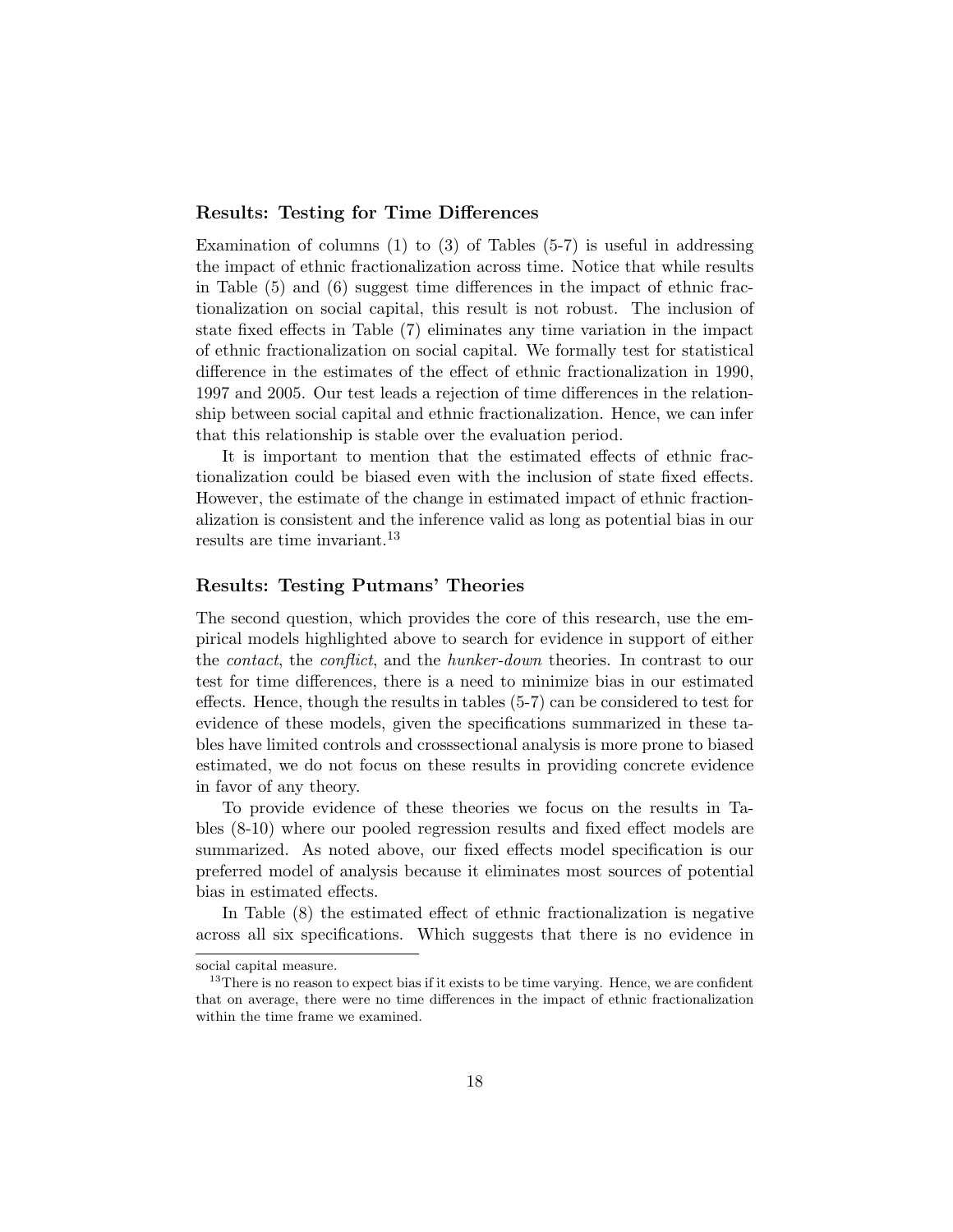| Dependent Variable:      | $\sim$<br>(1) | $\overline{(2)}$           | (3)         | (4)         | (5)         | $\overline{(6)}$                    |
|--------------------------|---------------|----------------------------|-------------|-------------|-------------|-------------------------------------|
| Social Capital           |               | Testing Contact Hypothesis |             |             |             | Conflict vs. hunker-down Hypothesis |
|                          | (1990)        | (1997)                     | (2005)      | (1990)      | (1997)      | (2005)                              |
| Ethnic Fractionalization | $-3.363***$   | $-2.606***$                | $-3.094***$ | $-8.871***$ | $-5.240***$ | $-6.190***$                         |
|                          | $(-32.19)$    | $(-25.91)$                 | $(-23.18)$  | $(-17.40)$  | $(-11.75)$  | $(-10.53)$                          |
| Racial Dominance         |               |                            |             | $-7.045***$ | $-3.359***$ | $-3.909***$                         |
|                          |               |                            |             | $(-10.93)$  | $(-6.12)$   | $(-5.50)$                           |
| Income Per Capita        | $-0.000**$    | $-0.000$                   | $0.000***$  | $-0.000$    | 0.000       | $0.000***$                          |
|                          | $(-3.17)$     | $(-0.61)$                  | (4.49)      | $(-0.78)$   | (0.42)      | (4.91)                              |
| <b>Education Level</b>   | $0.043***$    | $0.051***$                 | $0.037***$  | $0.040***$  | $0.050***$  | $0.041***$                          |
|                          | (6.32)        | (9.56)                     | (12.68)     | (5.95)      | (9.41)      | (13.31)                             |
| Family Households        | $-0.079***$   | $-0.077***$                | $-0.068***$ | $-0.081***$ | $-0.078***$ | $-0.066***$                         |
|                          | $(-12.56)$    | $(-16.12)$                 | $(-12.39)$  | $(-12.99)$  | $(-16.13)$  | $(-11.97)$                          |
| Median Age               | $0.462***$    | $0.223***$                 | 0.028       | $0.413***$  | $0.208**$   | 0.036                               |
|                          | (6.99)        | (3.45)                     | (0.45)      | (6.30)      | (3.19)      | (0.59)                              |
| Square of Median Age     | $-0.006***$   | $-0.002*$                  | 0.001       | $-0.005***$ | $-0.002*$   | 0.000                               |
|                          | $(-6.03)$     | $(-2.55)$                  | (0.73)      | $(-5.38)$   | $(-2.34)$   | (0.58)                              |
| Urban                    | $-0.740***$   | $-0.616***$                | $-1.453***$ | $-0.726***$ | $-0.618***$ | $-1.436***$                         |
|                          | $(-4.91)$     | $(-3.55)$                  | $(-5.80)$   | $(-4.87)$   | $(-3.59)$   | $(-5.73)$                           |
| Constant                 | $-2.124$      | 0.604                      | 3.932**     | $5.782***$  | $4.265***$  | $7.596***$                          |
|                          | $(-1.59)$     | (0.46)                     | (3.14)      | (3.86)      | (2.98)      | (5.56)                              |
| Observations             | 3110          | 3107                       | 3107        | 3110        | 3107        | 3107                                |

Table 5: Initial Regression Results

*t* statistics in parentheses

*∗ p <* 0*.*05, *∗∗ p <* 0*.*01, *∗∗∗ p <* 0*.*001

Regression models 4-6 are testing the Conflict and Hunker-Down Hypotheses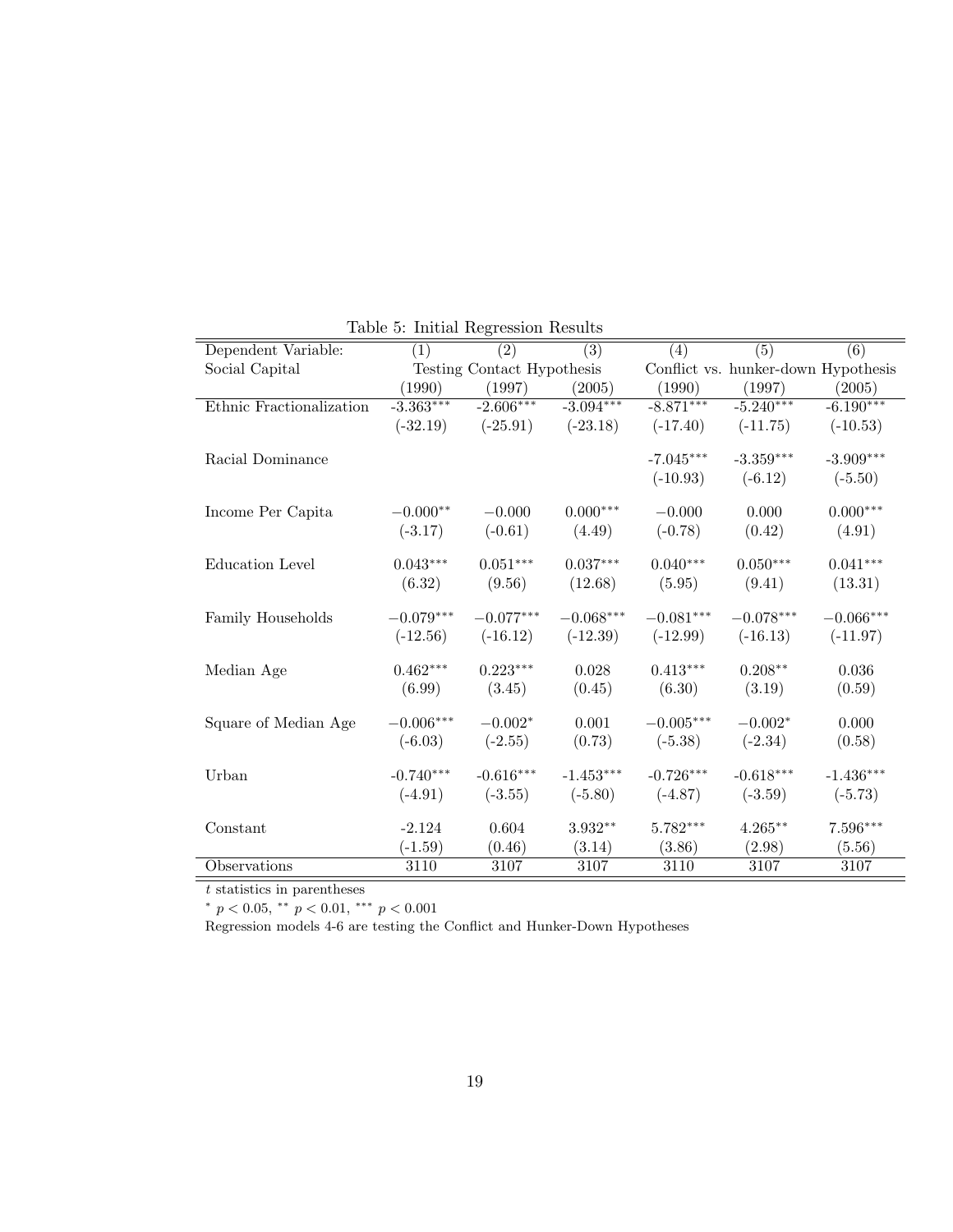| Dependent Variable:      | (1)         | $\overline{(2)}$           | $\overline{(3)}$ | Table 0. Itest contour recourse when redditional Contention<br>(4) | (5)                                 | (6)         |
|--------------------------|-------------|----------------------------|------------------|--------------------------------------------------------------------|-------------------------------------|-------------|
| Social Capital           |             | Testing Contact Hypothesis |                  |                                                                    | Conflict vs. hunker-down Hypothesis |             |
|                          | (1990)      | (1997)                     | (2005)           | (1990)                                                             | (1997)                              | (2005)      |
| Ethnic Fractionalization | $-3.297***$ | $-2.239***$                | $-2.530***$      | $-8.980***$                                                        | $-4.690***$                         | $-5.317***$ |
|                          | $(-31.34)$  | $(-19.79)$                 | $(-17.56)$       | $(-17.65)$                                                         | $(-10.37)$                          | $(-9.09)$   |
|                          |             |                            |                  |                                                                    |                                     |             |
| Racial Dominance         |             |                            |                  | $-7.292***$                                                        | $-3.113***$                         | $-3.514***$ |
|                          |             |                            |                  | $(-11.28)$                                                         | $(-5.65)$                           | $(-5.02)$   |
| Income Per Capita        | $-0.000**$  | $-0.000***$                | 0.000            | $-0.000$                                                           | $-0.000*$                           | 0.000       |
|                          | $(-2.96)$   | $(-3.36)$                  | (0.60)           | $(-0.34)$                                                          | $(-2.18)$                           | (1.07)      |
|                          |             |                            |                  |                                                                    |                                     |             |
| <b>Education</b> Level   | $0.042***$  | $0.048***$                 | $0.011**$        | $0.038***$                                                         | $0.047***$                          | $0.016***$  |
|                          | (6.14)      | (8.87)                     | (2.88)           | (5.61)                                                             | (8.69)                              | (3.80)      |
|                          |             |                            |                  |                                                                    |                                     |             |
| Family Households        | $-0.078***$ | $-0.072***$                | $-0.067***$      | $-0.083***$                                                        | $-0.073***$                         | $-0.065***$ |
|                          | $(-11.75)$  | $(-13.48)$                 | $(-12.77)$       | $(-12.67)$                                                         | $(-13.76)$                          | $(-12.45)$  |
|                          |             |                            |                  |                                                                    |                                     |             |
| Median Age               | $0.443***$  | $0.184**$                  | $-0.068$         | $0.400***$                                                         | $0.172**$                           | $-0.058$    |
|                          | (6.67)      | (2.79)                     | $(-1.06)$        | (6.05)                                                             | (2.59)                              | $(-0.92)$   |
| Square of Median Age     | $-0.005***$ | $-0.001$                   | $0.002*$         | $-0.005***$                                                        | $-0.001$                            | $0.002*$    |
|                          | $(-5.64)$   | $(-1.66)$                  | (2.30)           | $(-5.11)$                                                          | $(-1.53)$                           | (2.16)      |
|                          |             |                            |                  |                                                                    |                                     |             |
| Urban                    | $-0.792***$ | $-0.649***$                | $-1.442***$      | $-0.769***$                                                        | $-0.651***$                         | $-1.427***$ |
|                          | $(-5.21)$   | $(-3.76)$                  | $(-5.90)$        | $(-5.10)$                                                          | $(-3.80)$                           | $(-5.84)$   |
|                          |             |                            |                  |                                                                    |                                     |             |
| Population Density       | $-0.000$    | $-0.000$                   | $-0.000*$        | $-0.000**$                                                         | $-0.000$                            | $-0.000*$   |
|                          | $(-1.93)$   | $(-1.55)$                  | $(-2.54)$        | $(-2.73)$                                                          | $(-1.88)$                           | $(-2.51)$   |
| Residence Time           | 0.000       | $-0.000$                   | $-0.000$         | 0.000                                                              | $-0.000$                            | $-0.000$    |
|                          | (0.45)      | $(-0.97)$                  | $(-1.09)$        | (0.23)                                                             | $(-0.96)$                           | $(-1.18)$   |
|                          |             |                            |                  |                                                                    |                                     |             |
| Working Women            | 0.019       | $0.072***$                 | $0.119***$       | 0.008                                                              | $0.067***$                          | $0.117***$  |
|                          | (1.81)      | (6.68)                     | (10.17)          | (0.78)                                                             | (6.23)                              | (9.92)      |
|                          |             |                            |                  |                                                                    |                                     |             |
| Constant                 | $-2.203$    | $-0.440$                   | $3.240*$         | $6.225***$                                                         | 3.076*                              | $6.542***$  |
|                          | $(-1.62)$   | $(-0.31)$                  | (2.37)           | (4.06)                                                             | (1.99)                              | (4.46)      |
| Observations             | 3108        | 3106                       | 3106             | 3108                                                               | 3106                                | 3106        |

Table 6: Regression Results with Additional Control Variables

*t* statistics in parentheses *∗ p <* 0*.*05, *∗∗ p <* 0*.*01, *∗∗∗ p <* 0*.*001

Regression models 4-6 are testing the Conflict and Hunker-Down Hypotheses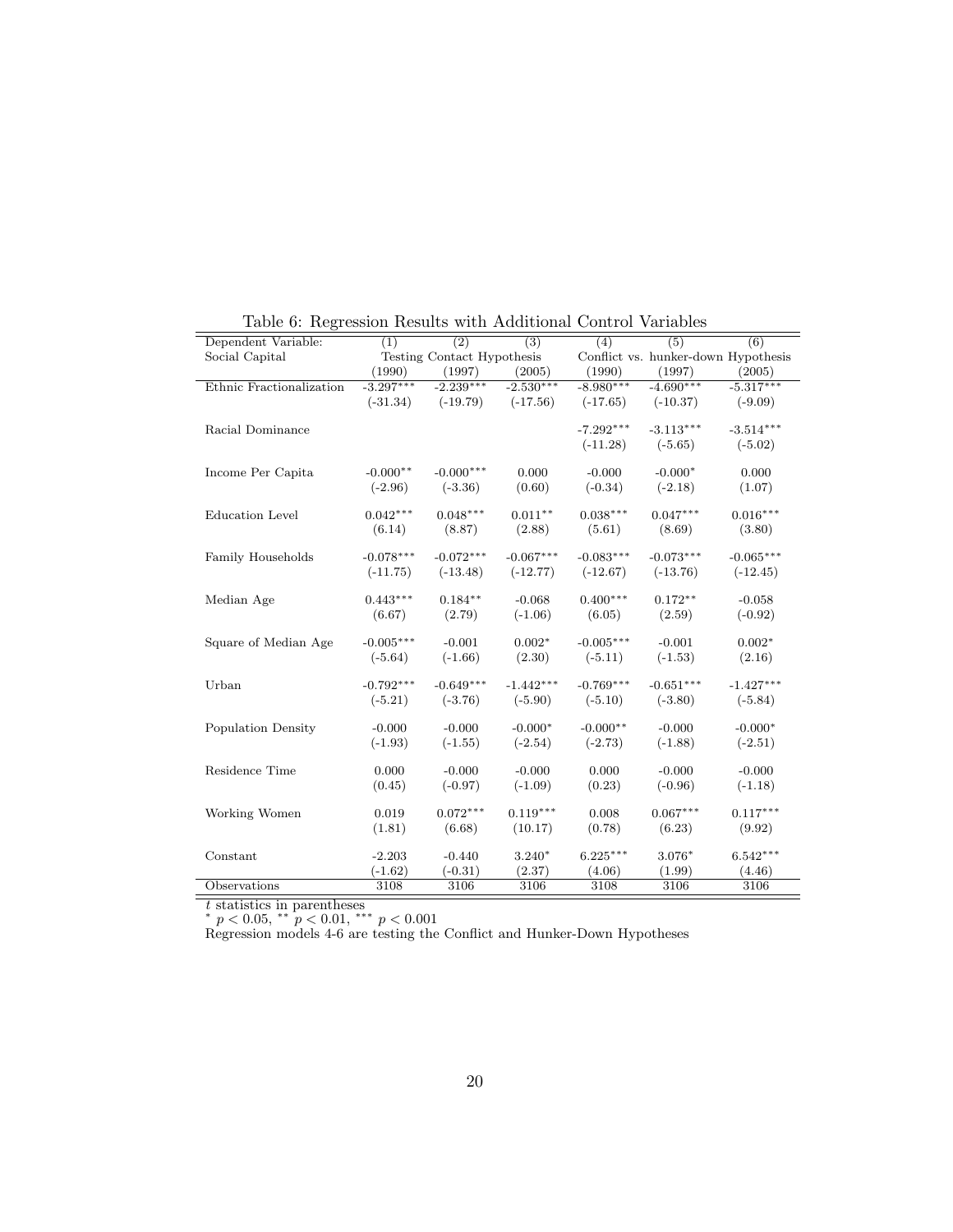| Dependent Variable:       | (1)         | (2)                        | $\overline{(3)}$ | rapic r. regression results with beate Dunnity<br>(4) | (5)         | (6)                                 |
|---------------------------|-------------|----------------------------|------------------|-------------------------------------------------------|-------------|-------------------------------------|
| Social Capital            |             | Testing Contact Hypothesis |                  |                                                       |             | Conflict vs. hunker-down Hypothesis |
|                           | (1990)      | (1997)                     | (2005)           | (1990)                                                | (1997)      | (2005)                              |
| Ethnic Fractionalization  | $-0.427**$  | $-0.457**$                 | $-0.497*$        | $-2.884***$                                           | $-0.899$    | $-0.963$                            |
|                           | $(-3.14)$   | $(-2.80)$                  | $(-2.54)$        | $(-5.98)$                                             | $(-1.93)$   | $(-1.76)$                           |
|                           |             |                            |                  |                                                       |             |                                     |
| Racial Dominance          |             |                            |                  | $-3.017***$                                           | $-0.544$    | $-0.572$                            |
|                           |             |                            |                  | $(-5.25)$                                             | $(-1.02)$   | $(-0.92)$                           |
| Income Per Capita         | $-0.000$    | 0.000                      | $-0.000**$       | 0.000                                                 | 0.000       | $-0.000**$                          |
|                           | $(-0.66)$   | (0.15)                     | $(-2.66)$        | (0.31)                                                | (0.31)      | $(-2.63)$                           |
|                           |             |                            |                  |                                                       |             |                                     |
| <b>Education</b> Level    | $0.033***$  | $0.038***$                 | $0.022***$       | $0.030***$                                            | $0.037***$  | $0.023***$                          |
|                           | (5.25)      | (6.48)                     | (4.84)           | (4.80)                                                | (6.36)      | (4.92)                              |
|                           |             |                            |                  |                                                       |             |                                     |
| Family Households         | $-0.045***$ | $-0.055***$                | $-0.051***$      | $-0.048***$                                           | $-0.055***$ | $-0.051***$                         |
|                           | $(-7.59)$   | $(-10.35)$                 | $(-10.12)$       | $(-8.13)$                                             | $(-10.39)$  | $(-10.07)$                          |
|                           |             |                            |                  |                                                       |             |                                     |
| Median Age                | $0.477***$  | $0.236***$                 | $0.132*$         | $0.460***$                                            | $0.235***$  | $0.133*$                            |
|                           | (8.68)      | (4.33)                     | (2.23)           | (8.52)                                                | (4.30)      | (2.25)                              |
| Square of Median Age      | $-0.005***$ | $-0.002**$                 | $-0.000$         | $-0.005***$                                           | $-0.002**$  | $-0.001$                            |
|                           | $(-6.78)$   | $(-3.05)$                  | $(-0.67)$        | $(-6.67)$                                             | $(-3.04)$   | $(-0.70)$                           |
|                           |             |                            |                  |                                                       |             |                                     |
| Urban                     | $-0.570***$ | $-0.435**$                 | $-0.871***$      | $-0.562***$                                           | $-0.435**$  | $-0.870***$                         |
|                           | $(-4.14)$   | $(-2.78)$                  | $(-3.77)$        | $(-4.12)$                                             | $(-2.78)$   | $(-3.77)$                           |
|                           |             |                            |                  |                                                       |             |                                     |
| <b>Population Density</b> | $-0.000**$  | $-0.000*$                  | $-0.000*$        | $-0.000**$                                            | $-0.000*$   | $-0.000*$                           |
|                           | $(-2.63)$   | $(-2.16)$                  | $(-2.30)$        | $(-2.84)$                                             | $(-2.18)$   | $(-2.28)$                           |
| Residence Time            | 0.000       | $-0.000$                   | $-0.000$         | 0.000                                                 | $-0.000$    | $-0.000$                            |
|                           | (1.26)      | $(-0.69)$                  | $(-0.25)$        | (1.15)                                                | $(-0.68)$   | $(-0.27)$                           |
|                           |             |                            |                  |                                                       |             |                                     |
| Working Women             | $0.028*$    | $0.033**$                  | $0.049**$        | $0.028*$                                              | $0.033**$   | $0.049**$                           |
|                           | (2.35)      | (2.62)                     | (3.00)           | (2.38)                                                | (2.61)      | (3.01)                              |
|                           |             |                            |                  |                                                       |             |                                     |
| Constant                  | $-7.855***$ | $-3.320*$                  | $-2.342$         | $-4.293**$                                            | $-2.706$    | $-1.790$                            |
|                           | $(-6.77)$   | $(-2.56)$                  | $(-1.69)$        | $(-3.28)$                                             | $(-1.92)$   | $(-1.21)$                           |
| Observations              | 3108        | 3106                       | 3106             | 3108                                                  | 3106        | 3106                                |

Table 7: Regression Results with State Dummy Variables

*t* statistics in parentheses *∗ p <* 0*.*05, *∗∗ p <* 0*.*01, *∗∗∗ p <* 0*.*001

Regression models 4-6 are testing the Conflict and Hunker-Down Hypotheses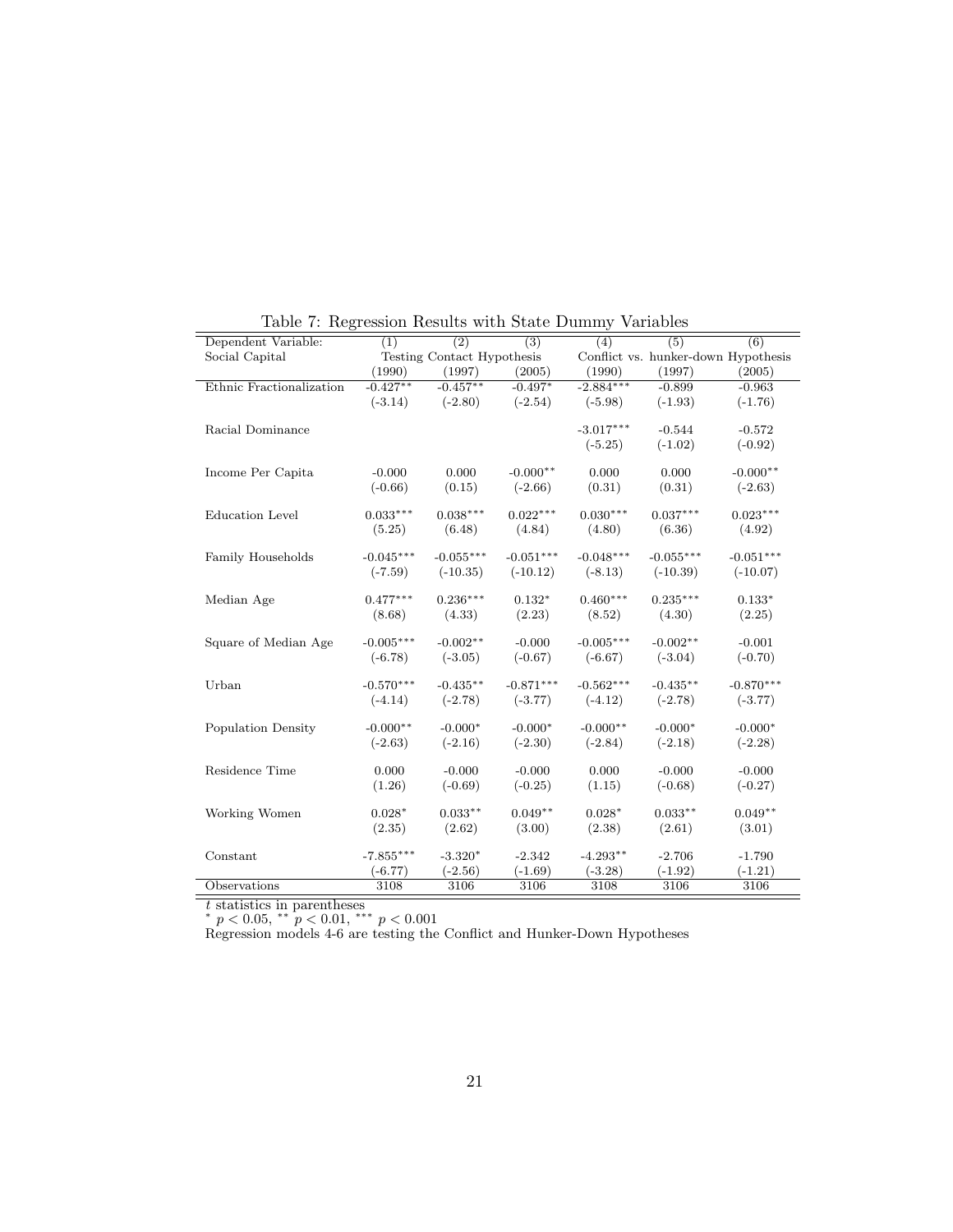our data for *contact theory*. On the other hand, as we fail to reject our null hypothesis, our results suggest that our data is consistent with either a *conflict* or a *hunker-down* theory. The lack of evidence for the *contact* theory is also confirmed in our preferred model, Table (10).

To decipher whether *conflict* or *hunker-down* theory is consistent with the data, we turn first to the results summarized in Table (9). Notice two things from Table (9), the estimated effect of ethnic fractionalization changes drastically with the inclusion of the ethnic dominance variable compared to estimate in Table (8). Secondly, we find that the racial dominance variable is negative and significant which is suggestive of the *hunker-down theory*. We examine our preferred model, Table (10) and find that both results are verified. Estimates on ethnic fractionalization in our fixed effect model also changes drastically with the inclusion of the racial dominance variable and the estimated impacts of this variable is also negative and significant suggesting our data is consistent with the *hunker-down theory*.

The drastic change in the estimated impact of ethnic fractionalization with the inclusion of the ethnic dominance variable raises significant concerns about potential multicollinearity. Specifically, the nonsignificant estimates on ethnic fractionalization in Table (7) columns (5) and (6) as well as the significant changes in the magnitude of the estimate on ethnic fractionalization from the pooled regression and fixed effects models when the racial dominance variable is included (Tables (9) and (10)) provides reason for caution.

Given the potential problem with the earlier estimation when including racial dominance, we hesitate to conclude that the results in columns (3)-  $(6)$  of Tables  $(5-7)$ , Tables  $(9)$  and Table  $(10)$  columns  $(3)$  and  $(4)$  provides convincing evidence supporting the *hunker-down theory*. Given this concern, we carefully examining the independence of racial dominance and ethnic fractionalization in our model. We investigate the potential collinearity by directly estimating the correlation coefficient between the two variables. Table (11) highlights the correlation coefficient between the two variables, as well as other correlations that we discuss in the next section.

Table (11) confirms that ethnic fractionalization is highly correlated with racial dominance. Given that ethnic fractionalization is highly negatively correlated with both social capital and racial dominance, the estimated effect of both ethnic fractionalization and racial dominance on social capital will be imprecise. To test Putnam's theories despite this obstacle, we replace the ethnic fractionalization variable with a suitable proxy. This proxy must be correlated strongly with ethnic fractionalization, but not as strongly correlated with racial dominance. Table (11) summarizes potential choices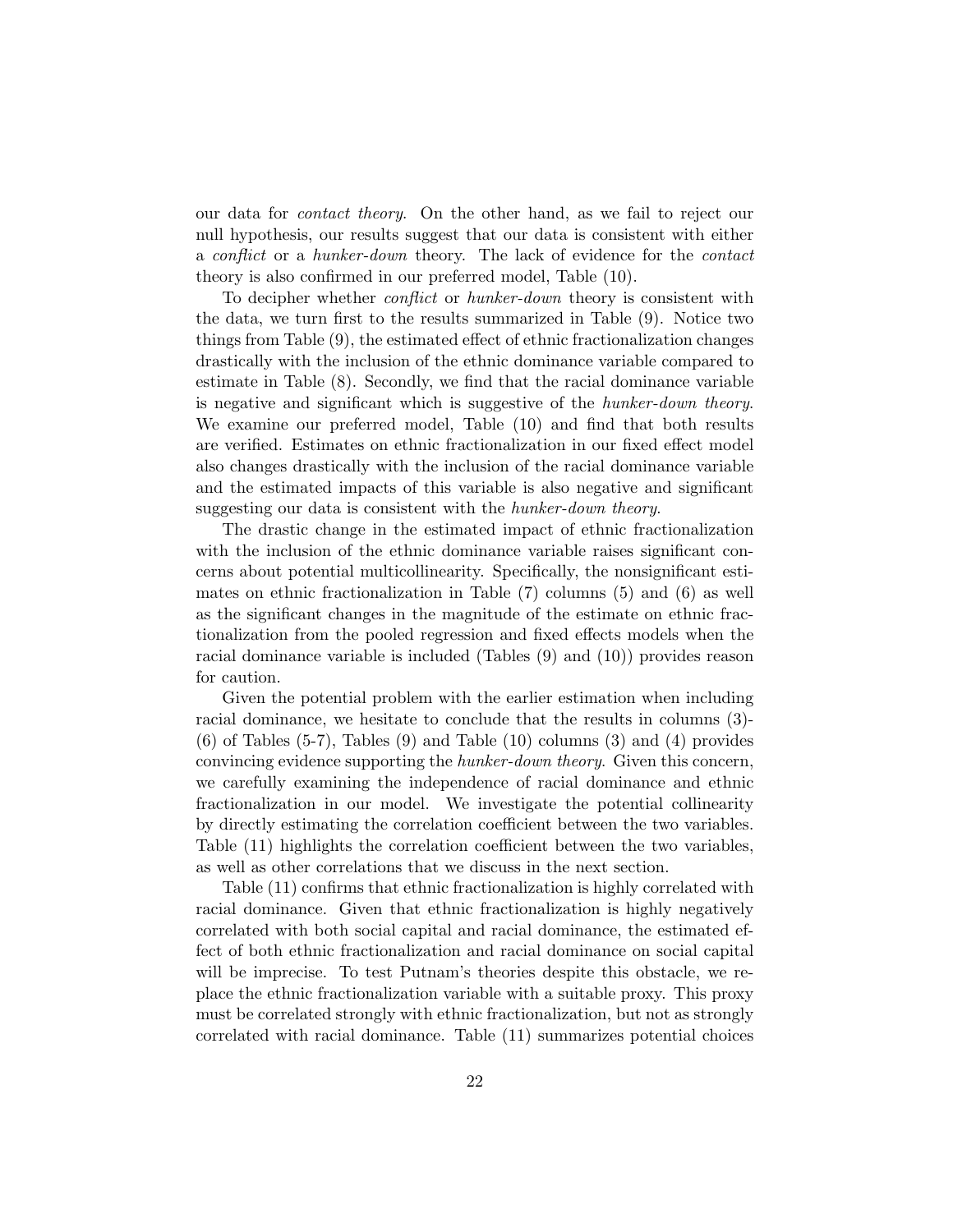| Dependent Variable:         | (1)         | (2)         | (3)         | (4)         | (5)         | (6)         |
|-----------------------------|-------------|-------------|-------------|-------------|-------------|-------------|
| Social Capital              |             |             |             |             |             |             |
| Ethnic Fractionalization    | $-3.022***$ | $-0.646***$ | $-2.825***$ | $-0.555***$ | $-2.769***$ | $-0.424***$ |
|                             | $(-45.92)$  | $(-6.95)$   | $(-40.92)$  | $(-5.71)$   | $(-39.85)$  | $(-4.35)$   |
| Income Per Capita           | $0.000***$  | $-0.000***$ | $0.000***$  | $-0.000***$ | $0.000***$  | $-0.000***$ |
|                             | (6.08)      | $(-3.35)$   | (4.11)      | $(-3.84)$   | (3.87)      | $(-3.80)$   |
| <b>Education</b> Level      | $0.039***$  | $0.037***$  | $0.024***$  | $0.027***$  | $0.025***$  | $0.028***$  |
|                             | (21.82)     | (19.45)     | (10.47)     | (10.35)     | (10.89)     | (10.75)     |
| Family Households           | $-0.074***$ | $-0.048***$ | $-0.072***$ | $-0.048***$ | $-0.074***$ | $-0.049***$ |
|                             | $(-23.76)$  | $(-15.76)$  | $(-23.85)$  | $(-16.18)$  | $(-24.34)$  | $(-16.72)$  |
| Median Age                  | $0.108**$   | $0.174***$  | 0.053       | $0.150***$  | 0.059       | $0.155***$  |
|                             | (3.24)      | (5.85)      | (1.55)      | (5.04)      | (1.72)      | (5.19)      |
| Square of Median Age        | $-0.001$    | $-0.001**$  | 0.000       | $-0.001*$   | 0.000       | $-0.001*$   |
|                             | $(-1.15)$   | $(-2.89)$   | (0.56)      | $(-2.00)$   | (0.39)      | $(-2.13)$   |
| Urban                       | $-0.967***$ | $-0.607***$ | $-1.048***$ | $-0.643***$ | $-1.045***$ | $-0.646***$ |
|                             | $(-8.40)$   | $(-5.66)$   | $(-9.21)$   | $(-6.05)$   | $(-9.18)$   | $(-6.08)$   |
| $1997.$ Year                | $-0.463***$ | $-0.501***$ | $-0.529***$ | $-0.548***$ | $-0.539***$ | $-0.561***$ |
|                             | $(-16.10)$  | $(-21.23)$  | $(-17.64)$  | $(-20.90)$  | $(-17.97)$  | $(-21.39)$  |
| $2005.$ Year                | $-0.866***$ | $-0.926***$ | $-0.950***$ | $-0.984***$ | $-0.966***$ | $-1.006***$ |
|                             | $(-23.49)$  | $(-29.25)$  | $(-25.05)$  | $(-28.44)$  | $(-25.44)$  | $(-28.99)$  |
| Residence Time              |             |             | $-0.000$    | $-0.000$    | $-0.000$    | $-0.000$    |
|                             |             |             | $(-1.29)$   | $(-0.38)$   | $(-1.27)$   | $(-0.43)$   |
| Working Women               |             |             | $0.064***$  | $0.040***$  | $0.064***$  | $0.040***$  |
|                             |             |             | (10.27)     | (5.10)      | (10.29)     | (5.07)      |
| <b>Population Density</b>   |             |             |             |             | $-0.000***$ | $-0.000***$ |
|                             |             |             |             |             | $(-3.92)$   | $(-3.73)$   |
| Constant                    | $3.287***$  | $-1.609*$   | $3.075***$  | $-1.905**$  | $3.077***$  | $-1.911**$  |
|                             | (4.81)      | $(-2.48)$   | (4.40)      | $(-2.82)$   | (4.39)      | $(-2.82)$   |
| State Dummy Variables Used? | No          | Yes         | $\rm No$    | Yes         | No          | Yes         |
| Observations                | 9324        | 9324        | 9320        | 9320        | 9320        | 9320        |

Table 8: Pooled Regression Results (Testing Contact Hypothesis)

*t* statistics in parentheses *∗ p <* 0*.*05, *∗∗ p <* 0*.*01, *∗∗∗ p <* 0*.*001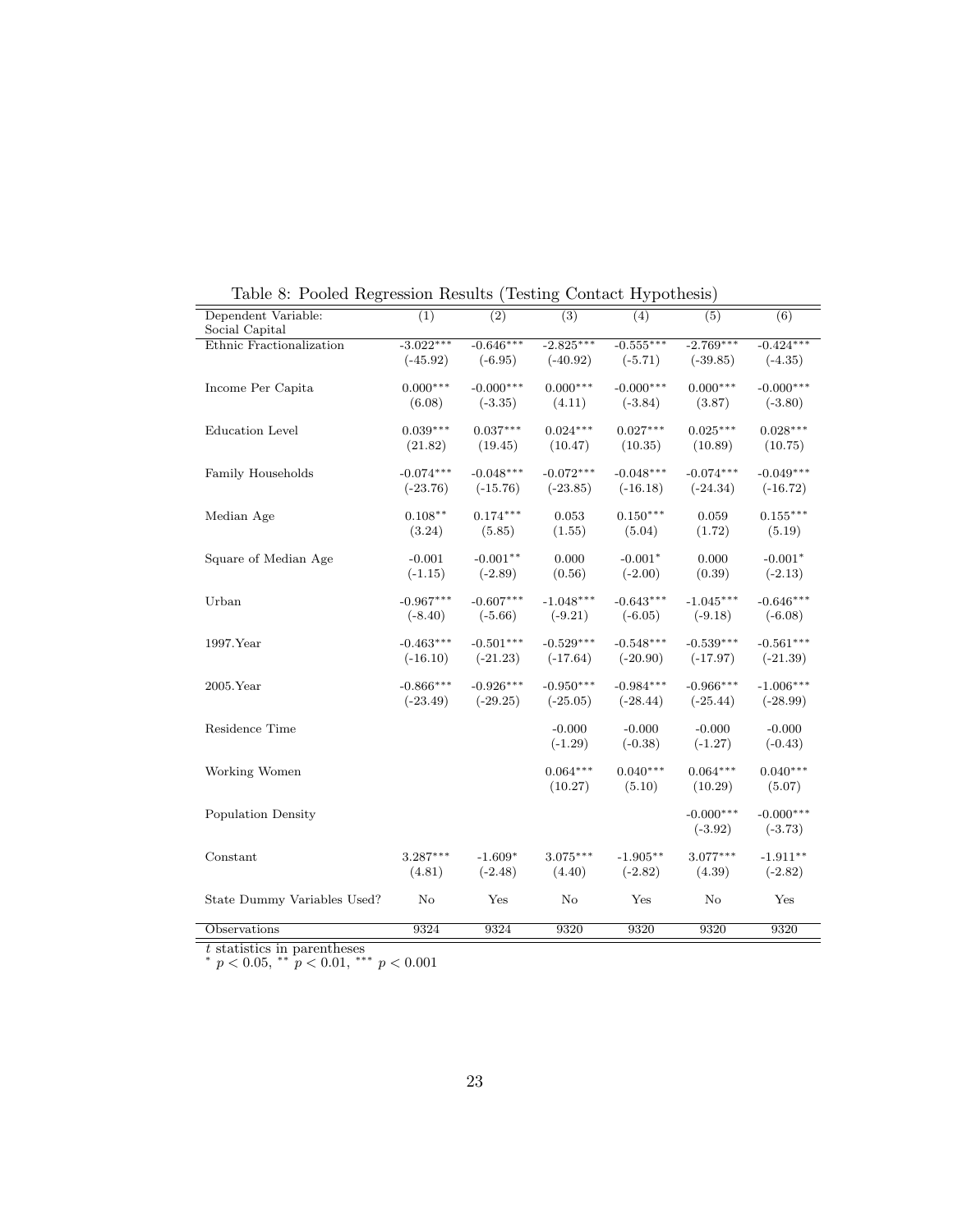| Dependent Variable:<br>Social Capital | (1)                       | (2)                      | (3)                       | (4)                      | (5)                       | (6)                      |
|---------------------------------------|---------------------------|--------------------------|---------------------------|--------------------------|---------------------------|--------------------------|
| Ethnic Fractionalization              | $-6.822***$<br>$(-22.92)$ | $-1.465***$<br>$(-5.03)$ | $-6.615***$<br>$(-22.18)$ | $-1.576***$<br>$(-5.43)$ | $-6.668***$<br>$(-22.52)$ | $-1.570***$              |
|                                       |                           |                          |                           |                          |                           | $(-5.48)$                |
| Racial Dominance                      | $-4.840***$<br>$(-13.26)$ | $-1.003**$<br>$(-2.98)$  | $-4.828***$<br>$(-13.14)$ | $-1.254***$<br>$(-3.69)$ | $-4.979***$<br>$(-13.64)$ | $-1.414***$<br>$(-4.23)$ |
|                                       |                           |                          |                           |                          |                           |                          |
| Income Per Capita                     | $0.000***$<br>(6.75)      | $-0.000**$<br>$(-3.27)$  | $0.000***$<br>(4.79)      | $-0.000***$<br>$(-3.76)$ | $0.000***$<br>(4.53)      | $-0.000***$<br>$(-3.71)$ |
|                                       |                           |                          |                           |                          |                           |                          |
| <b>Education</b> Level                | $0.045***$                | $0.038***$               | $0.029***$                | $0.028***$               | $0.031***$                | $0.029***$               |
|                                       | (23.74)                   | (19.48)                  | (12.58)                   | (10.73)                  | (13.11)                   | (11.18)                  |
| Family Households                     | $-0.072***$               | $-0.048***$              | $-0.070***$               | $-0.047***$              | $-0.072***$               | $-0.049***$              |
|                                       | $(-23.18)$                | $(-15.73)$               | $(-23.29)$                | $(-16.15)$               | $(-23.90)$                | $(-16.72)$               |
| Median Age                            | $0.121***$                | $0.176***$               | 0.065                     | $0.152***$               | $0.073*$                  | $0.157***$               |
|                                       | (3.65)                    | (5.93)                   | (1.95)                    | (5.12)                   | (2.16)                    | (5.28)                   |
| Square of Median Age                  | $-0.001$                  | $-0.001**$               | 0.000                     | $-0.001*$                | $-0.000$                  | $-0.001*$                |
|                                       | $(-1.53)$                 | $(-2.99)$                | (0.20)                    | $(-2.10)$                | $(-0.02)$                 | $(-2.25)$                |
| Urban                                 | $-0.938***$               | $-0.603***$              | $-1.020***$               | $-0.639***$              | $-1.015***$               | $-0.642***$              |
|                                       | $(-8.20)$                 | $(-5.63)$                | $(-9.02)$                 | $(-6.03)$                | $(-8.98)$                 | $(-6.05)$                |
| 1997.Year                             | $-0.452***$               | $-0.497***$              | $-0.518***$               | $-0.544***$              | $-0.529***$               | $-0.558***$              |
|                                       | $(-15.85)$                | $(-21.05)$               | $(-17.39)$                | $(-20.81)$               | $(-17.78)$                | $(-21.30)$               |
| $2005$ . Year                         | $-0.848***$               | $-0.919***$              | $-0.931***$               | $-0.977***$              | $-0.949***$               | $-1.000***$              |
|                                       | $(-23.13)$                | $(-28.94)$               | $(-24.68)$                | $(-28.28)$               | $(-25.15)$                | $(-28.85)$               |
| Residence Time                        |                           |                          | $-0.000$                  | $-0.000$                 | $-0.000$                  | $-0.000$                 |
|                                       |                           |                          | $(-1.40)$                 | $(-0.42)$                | $(-1.37)$                 | $(-0.48)$                |
| Working Women                         |                           |                          | $0.064***$                | $0.042***$               | $0.064***$                | $0.042***$               |
|                                       |                           |                          | (10.23)                   | (5.24)                   | (10.25)                   | (5.23)                   |
| Population Density                    |                           |                          |                           |                          | $-0.000***$               | $-0.000***$              |
|                                       |                           |                          |                           |                          | $(-4.06)$                 | $(-3.73)$                |
| Constant                              | $7.760***$                | $-0.633$                 | $7.537***$                | $-0.691$                 | $7.679***$                | $-0.543$                 |
|                                       | (10.48)                   | $(-0.89)$                | (10.02)                   | $(-0.95)$                | (10.20)                   | $(-0.75)$                |
| State Dummy Variables Used?           | No                        | Yes                      | No                        | Yes                      | No                        | Yes                      |
|                                       |                           |                          |                           |                          |                           |                          |
| Observations                          | 9324                      | 9324                     | 9320                      | 9320                     | 9320                      | 9320                     |

Table 9: Pooled Regression Results (Testing hunker-down Theory)

*t* statistics in parentheses *∗ p <* 0*.*05, *∗∗ p <* 0*.*01, *∗∗∗ p <* 0*.*001

Each consecutive pair of regressions adds more of the additional controls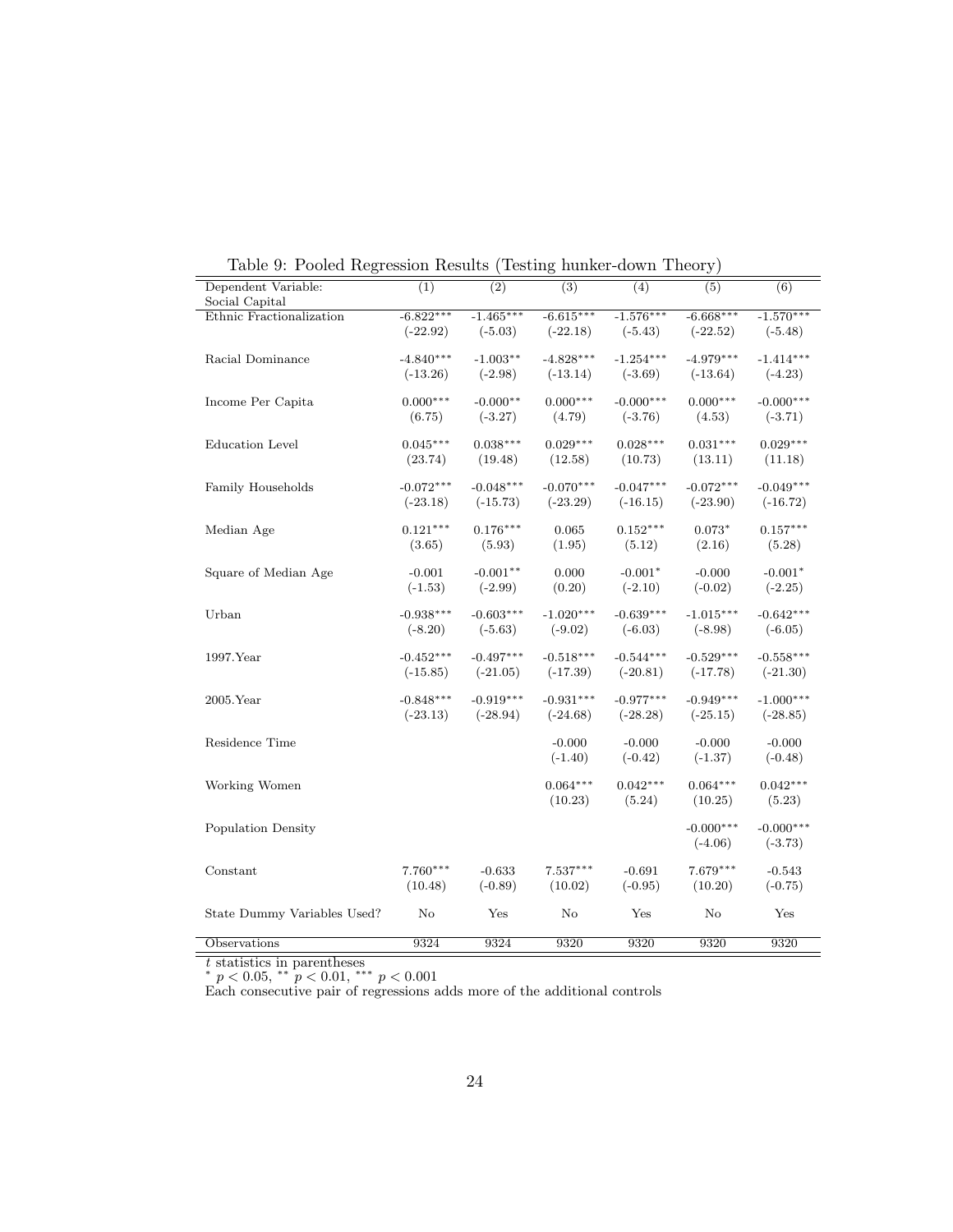| rable 10. I referred opeculoation. Fixed-Effect moder<br>Dependent Variable: | (1)         | $\overline{(2)}$ | $\overline{(3)}$ | (4)         |
|------------------------------------------------------------------------------|-------------|------------------|------------------|-------------|
| Social Capital                                                               |             |                  |                  |             |
| Ethnic Fractionalization                                                     | $-1.575***$ | $-0.891**$       | $-4.623***$      | $-4.076***$ |
|                                                                              | $(-5.69)$   | $(-2.81)$        | $(-6.15)$        | $(-5.32)$   |
|                                                                              |             |                  |                  |             |
| Income Per Capita                                                            | 0.000       | 0.000            | 0.000            | 0.000       |
|                                                                              | (0.30)      | (0.27)           | (0.29)           | (0.25)      |
| <b>Education Level</b>                                                       | 0.005       | $0.011**$        | 0.006            | $0.012**$   |
|                                                                              | (1.25)      | (2.62)           | (1.51)           | (2.88)      |
|                                                                              |             |                  |                  |             |
| Family Households                                                            | 0.000       | $-0.005$         | 0.000            | $-0.006$    |
|                                                                              | (0.12)      | $(-1.36)$        | (0.11)           | $(-1.38)$   |
|                                                                              |             |                  | $-0.327***$      | $-0.299***$ |
| Median Age                                                                   | $-0.330***$ | $-0.301***$      |                  |             |
|                                                                              | $(-13.57)$  | $(-11.20)$       | $(-13.48)$       | $(-11.16)$  |
| Square of Median Age                                                         | $0.004***$  | $0.004***$       | $0.004***$       | $0.004***$  |
|                                                                              | (14.70)     | (13.37)          | (14.69)          | (13.40)     |
|                                                                              |             |                  |                  |             |
| Urban                                                                        | $-1.015***$ | $-1.003***$      | $-1.006***$      | $-0.993***$ |
|                                                                              | $(-7.55)$   | $(-7.47)$        | $(-7.49)$        | $(-7.41)$   |
| Population Density                                                           | $-0.000$    | $-0.000$         | $-0.000$         | $-0.000$    |
|                                                                              | $(-0.86)$   | $(-0.63)$        | $(-0.92)$        | $(-0.69)$   |
|                                                                              |             |                  |                  |             |
| Residence Time                                                               | $-0.000$    | $-0.000$         | $-0.000$         | $-0.000$    |
|                                                                              | $(-1.00)$   | $(-0.96)$        | $(-1.02)$        | $(-0.98)$   |
|                                                                              |             | $0.029***$       |                  | $0.029***$  |
| Working Women                                                                | $0.028***$  |                  | $0.028***$       |             |
|                                                                              | (5.19)      | (5.18)           | (5.30)           | (5.25)      |
| 1997.Year                                                                    |             | $-0.077*$        |                  | $-0.075*$   |
|                                                                              |             | $(-2.43)$        |                  | $(-2.37)$   |
|                                                                              |             |                  |                  |             |
| $2005.$ Year                                                                 |             | $-0.226***$      |                  | $-0.227***$ |
|                                                                              |             | $(-4.47)$        |                  | $(-4.49)$   |
| Racial Dominance                                                             |             |                  | $-4.347***$      | $-4.545***$ |
|                                                                              |             |                  | $(-4.36)$        | $(-4.56)$   |
|                                                                              |             |                  |                  |             |
| Constant                                                                     | $6.811***$  | $6.176***$       | $11.08***$       | $10.65***$  |
|                                                                              | (10.55)     | (8.94)           | (9.45)           | (8.88)      |
| Observations                                                                 | 9324        | 9324             | 9324             | 9324        |

Table 10: Preferred Specification: Fixed-Effect Model

*t* statistics in parentheses

*∗ p <* 0*.*05, *∗∗ p <* 0*.*01, *∗∗∗ p <* 0*.*001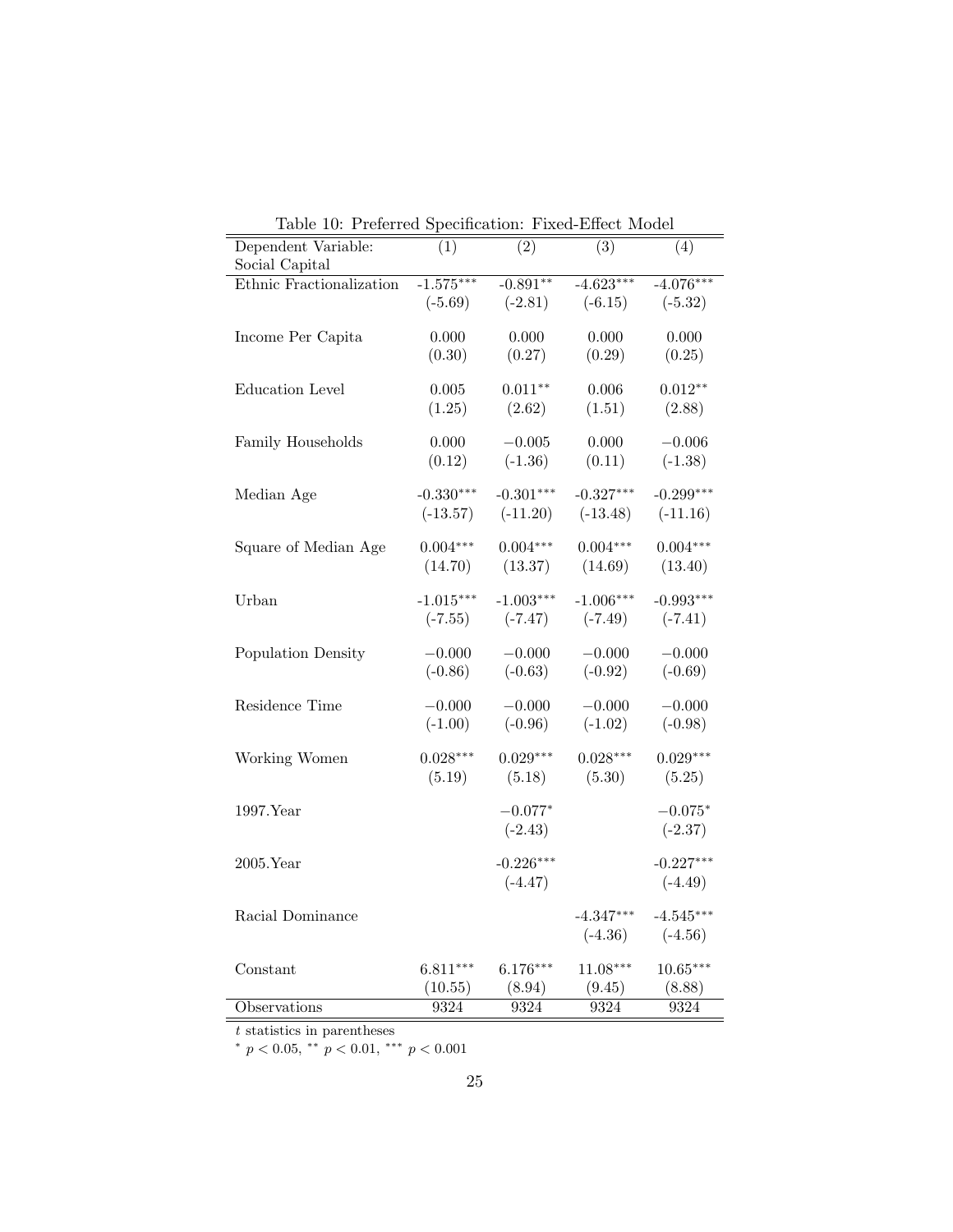|                          | Racial Dominance | Ethnic Fractionalization |
|--------------------------|------------------|--------------------------|
| Ethnic Fractionalization | $-0.979$         | 1.000                    |
| White Proportion         | 0.953            | $-0.931$                 |
| <b>Black Proportion</b>  | $-0.747$         | 0.706                    |
| Latino Proportion        | $-0.492$         | 0.508                    |
| Asian Proportion         | $-0.238$         | 0.293                    |
| Observations             | 9324             | 9324                     |

Table 11: Correlation Matrix (Race Variables vs. Largest Racial Percentage)

of proxy variables and their correlation with racial dominance. We choose the Black proportion as our proxy variable because it is the best choice among our available options. First, the Asian proportion variable is rejected because while it is not as correlated with racial dominance, it is also not correlated strongly with ethnic fractionalization. The Latino variable is also not preferable because it is correlated significantly with ethnic fractionalization, but not as highly correlated with racial dominance as ethnic fractionalization. Further, individuals who identify as Latino can also be Black or White which makes Latino as a group more difficult to distinguish from Whites and Blacks. The proportion Whites is also not a good option because it is as correlated with racial dominance as ethnic fractionalization and hence will suffer similar problems discussed above.

In contrast, the Black proportion is highly correlated with ethnic fractionalization (more so than Latino and Asian) (see also figure 1), but not as correlated with racial dominance (less so than white proportion) making it a good proxy. This lower correlation with racial dominance potentially should mitigate the issues of multicollinearity. However, it is possible to argue that the Black proportion variable may still suffer from imprecise estimates given its correlation with racial dominance. We highlight in the next section evidence that this is really not the case in our data.

We re-estimate our empirical model using Black proportion as a proxy for ethnic fractionalization and make use of our preferred empirical specification, the fixed effect model. Table (12) provides results using the Black proportion of the population as a proxy for ethnic fractionalization.<sup>14</sup> The

<sup>&</sup>lt;sup>14</sup>See the appendix for a summary of the full regression estimates using the proportion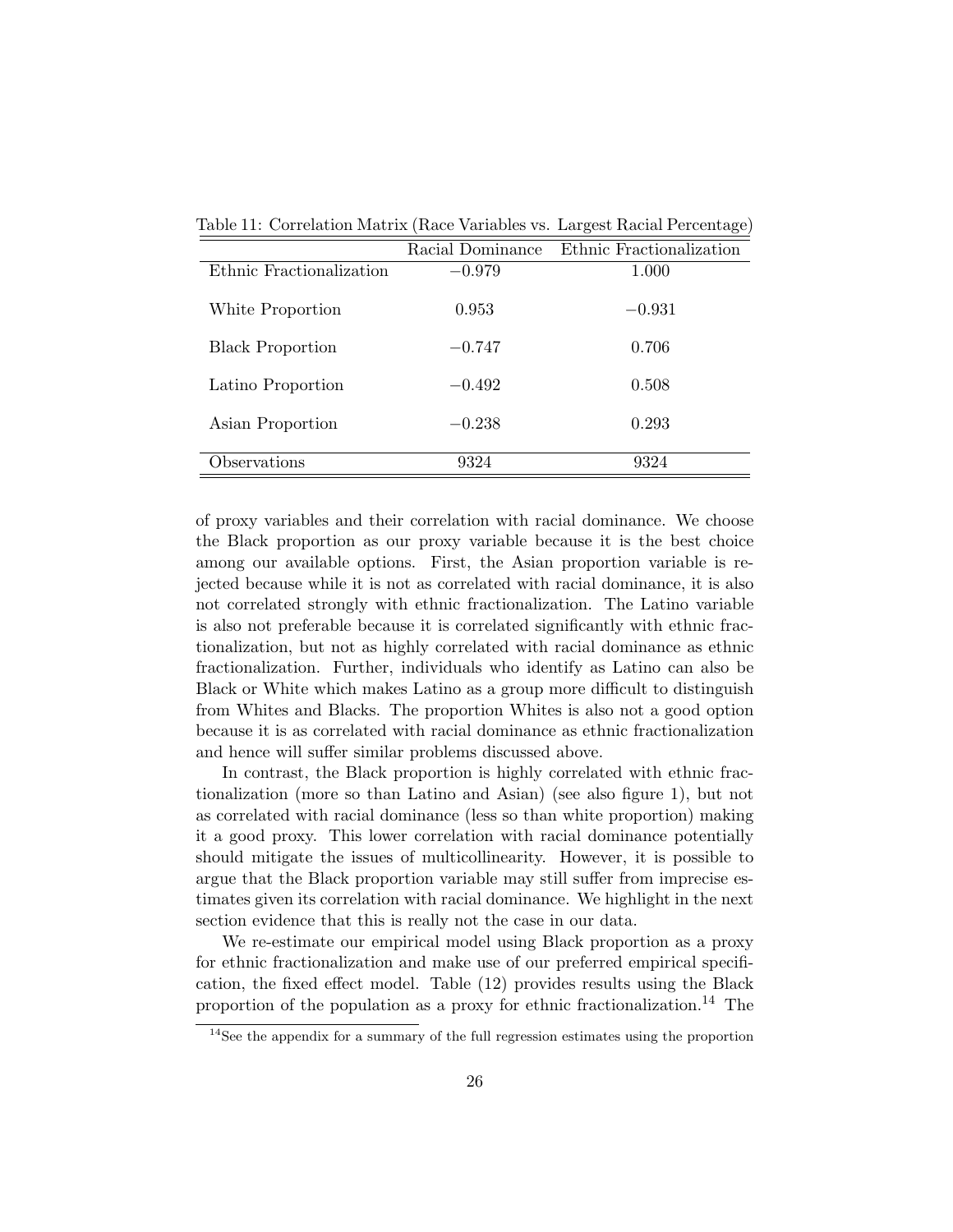

Figure 1: Black Fraction of the Population vs. Ethnic Fractionalization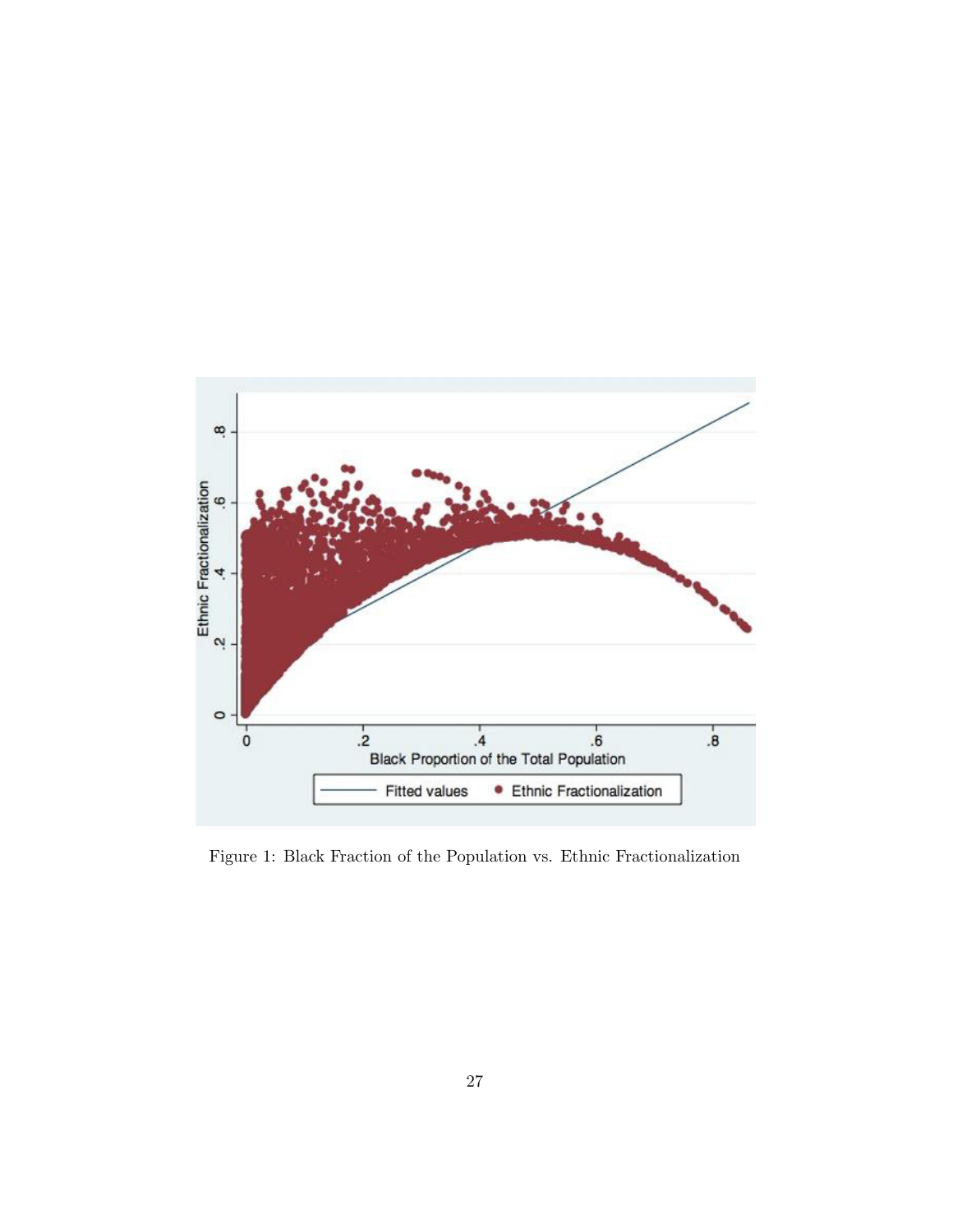estimated coefficients in columns (1) and (2) allows us to test how well the Black proportion of the population works as a proxy for ethnic fractionalization. These results suggest that using the Black proportion increases the magnitude of our estimated effect, but since effects are negative, estimates are downwardly biased. Just as above, we can reject the *contact theory* based on the results summarized in these columns. The estimated Black proportion in columns (3) and (4) of Table (12) are not statistically different from the estimates in columns (1) and (2). This suggests that the inclusion of largest dominant group in columns  $(3)$  and  $(4)$  is not significantly biasing the estimate of the effect of Black proportion (our proxy for ethnic fractionalization). Hence, the potential problem of multicollinearity leading to imprecise estimates because of the correlation between the Black proportion variable and racial dominance is not relevant in our case. In contrast, recall in Table (10) columns (3) and (4) the estimated effects of ethnic fractionalization changed significantly with the inclusion of the racial dominance variable signaling multicollinearity problems.

Notice also from columns (3) and (4) that when we use the Black proportion as a proxy for ethnic fractionalization, there is greater support for the *conflict theory* as the estimated coefficient for the Black proportion variable is negative while the estimated coefficient for the racial dominance variable is either 0 or positive. In our preferred specification, column (4), the racial dominance variable is nonsignificant suggesting that there is no support for the *hunker-down theory* and the noted significant negative effects in earlier tables are misleading and the result of collinearity between the ethnic fractionalization and the racial dominance variables.

# **7 Conclusion and Inferences**

In this paper we first test for time differences in the impact of ethnic fractionalization on social capital accumulation. Subsequently, we check to see if any of Putman's models on social capital evolution over time is consistent with our data. Our results show that though ethnic fractionalization has increased over time in the U.S., there is no significant change in the impact of ethnic fractionalization on social capital. This result suggests that the relationship between social capital and ethnic fractionalization is stable over the evaluation period (1990-2005).

What do our results say about Putnam's theories? We find evidence against Putnam's *contact theory* due to the negative relationship between

of Blacks as a proxy for ethnic fractionalization.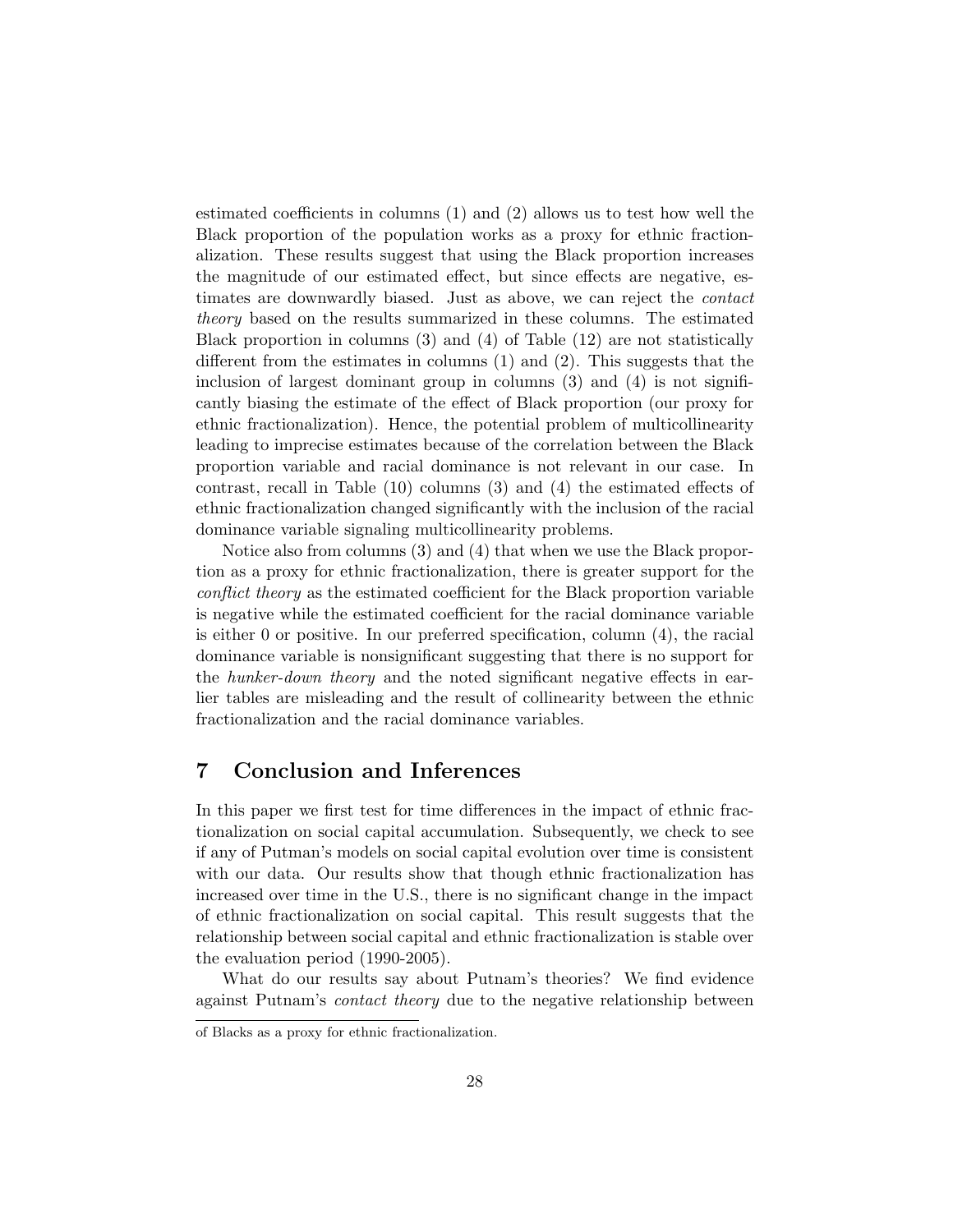Table 12: Fixed Effect Results (Using Black Proportion as a Proxy)

| Dependent Variable:     |             | $^{\prime}2)$              | (3)        | 4)                                  |
|-------------------------|-------------|----------------------------|------------|-------------------------------------|
| Social Capital          |             | Testing Contact Hypothesis |            | Conflict vs. Hunker-Down Hypothesis |
| <b>Black Proportion</b> | $-2.525***$ | $-2.232***$                | $-1.989**$ | $-2.484***$                         |
|                         | $(-4.35)$   | $(-3.85)$                  | $(-3.15)$  | $(-3.92)$                           |
| Racial Dominance        |             |                            | $0.857*$   | $-0.438$                            |
|                         |             |                            | (2.14)     | $(-0.97)$                           |
| Year Dummies            | No          | Yes                        | No         | Yes                                 |
| Observations            | 9324        | 9324                       | 9324       | 9324                                |
|                         |             |                            |            |                                     |

\*Note *t* statistics in parentheses

*∗ p <* 0*.*05, *∗∗ p <* 0*.*01, *∗∗∗ p <* 0*.*001

\*In the regressions summarized in this table we also include all the controls used in the results in Table 8.

diversity and social capital. Our results are consistent with the *conflict theory* that suggests that increase in diversity leads to decline in social capital. However, the magnitude of the estimated impact of ethnic fractionalization is small.

Specifically, our preferred model [Table (10) columns (2)], suggests a coefficient of (0.891) implying that 100% change in ethnic fractionalization would lead to a 0.891 percent change in social capital. A reasonable change in ethnic fractionalization is about  $4\%$  (which is the change in the mean between 1990 and 2005) and this would lead to a change of approximately 0.04 in social capital.<sup>15</sup>

Our results also show the lack of a significant relationship between racial dominance and social capital. This suggests thats Putnam's *hunker-down theory* is not consistent with our data. However, the data does appear to empirically support the *conflict theory*.

It is important to mention that this analysis has two limitations. First, we consider social capital using pre-existing measures. Though consistent with the way social capital was formed in the past, these measures may not be as relevant for social capital formation for younger generations. Those born in the 70s and the Millennials have grown-up with a huge internet presence, advanced communication technologies and social media. They are networking and forming groups in ways that are quite different from older generations and it is reasonable to assume these groups will also create social capital. Hence, this measure of social capital would be downward biased for the younger cohorts. Second, while the fixed effects model allows us to

<sup>15</sup>A change of 0.04 is a small change in our social capital measure.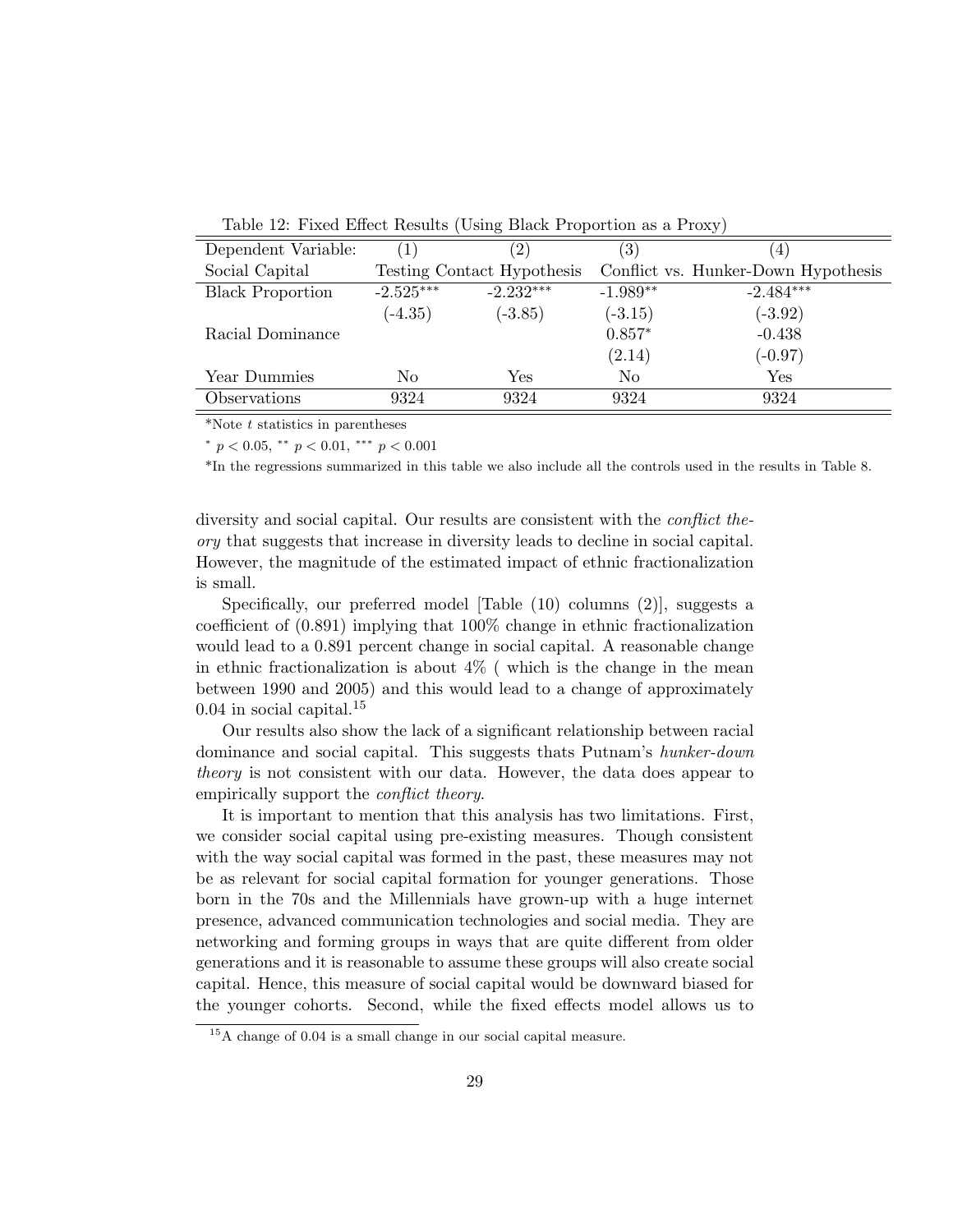identify effects of fractionalization on social capital using variation within a county over time, eliminating most sources of selectivity and bias, our results are still threatened with possible unobservables that are correlated with social capital and ethnic fractionalization. Though such a variable is unlikely, we cannot rule it out.

In summary, our results suggest that as communities evolve in the U.S, with increase in ethnic fractionalization, individuals trust new entrants less which leads to less social capital. However, this cost of increased immigration and migration, which are the primary sources of increase in ethnic diversity in communities, could be far out weighed by the documented benefits of immigrant increases within communities in the U.S. Hence, though diversity may lead to a decrease in social capital as captured by our measures, our results do not provide evidence of the impact of diversity on other welfare outcomes or alternative measures of social capital. Given the nature of our finding, further studies are needed to determine whether the positive effects of diversity and immigration outweighs the negative effects on social capital. In addition, there is a need for a more comprehensive measure of social capital that includes in its calculation, the types of groups and networks that younger cohorts belong to.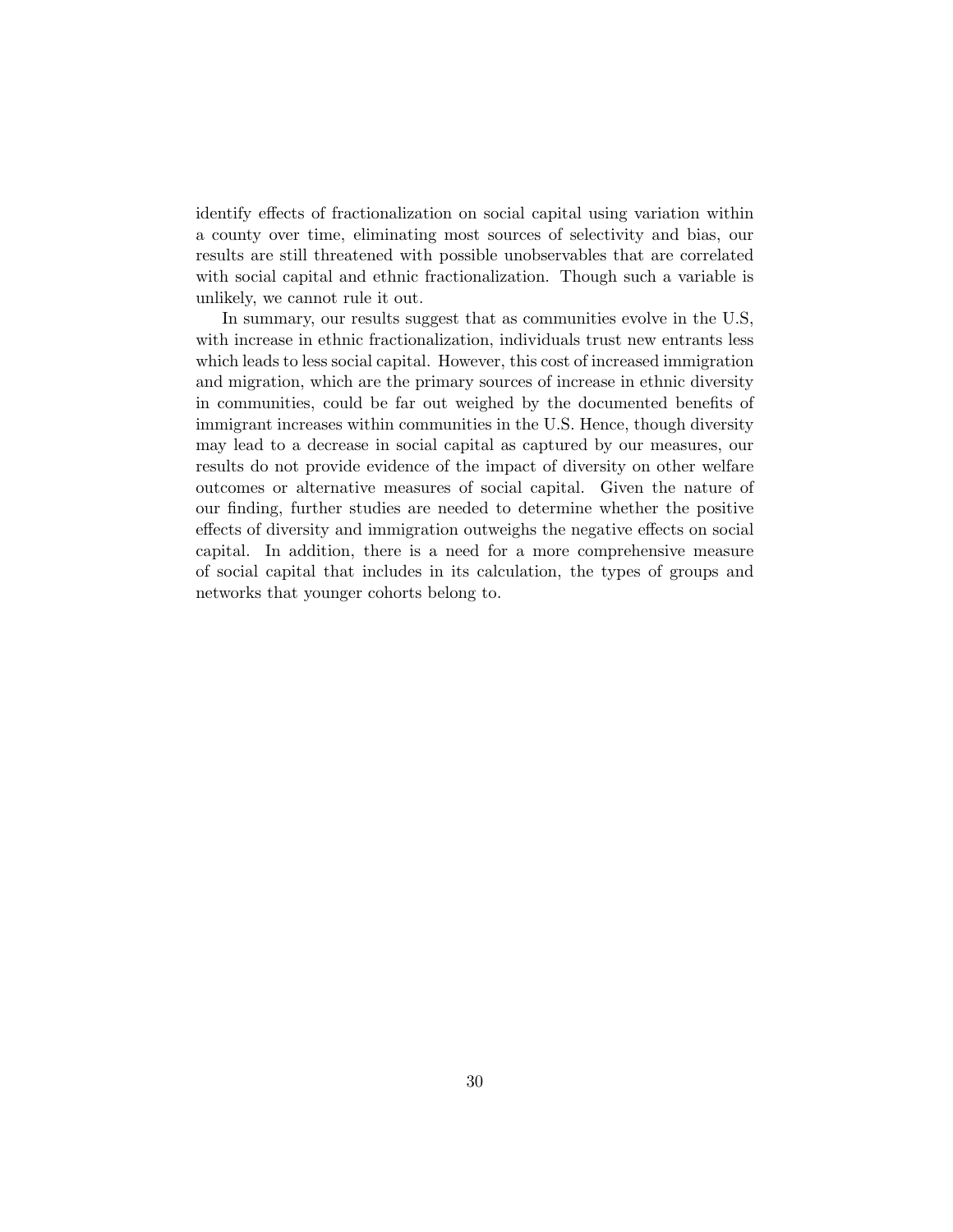### **References**

- [1] Alesina, Alberto and Eliana LaFerrara. (2004). Ethinic Diversity and Economic Performance. NBER Working Paper 10313, National Bureau of Economic Reserach.
- [2] Arrow, Kenneth J. (2000) Observations on Social Capital. Social Capital: A Multifaceted Perspective, Edited by Partha Dasgupta and Ismail Serageldin. The International Bank of Reconstruction.
- [3] Blau, Peter M. (1977) *Inequality and Heterogeneity: A Primitive Theory of Social Structure*, New York: Free Press.
- [4] Card, David. (2005) Is the New Immigration Really So Bad? *Economic Journal*, 115, F300–F323.
- [5] Chhibber, Ajay, et al. (1997) The State in a Changing World. *World Development Report*, 1997. Oxford University Press, Inc., 2001 Evans Rd., Cary, NC 27513, 1997.
- [6] Colman J.S. (1988). The Creation and Destruction of Social Capital: Inplications for the Law. Notre Dame *Journal of Law, Ethics, and Public Policy* 3:375-404.
- [7] Colman J.S. (1990) *Foundations of Social Theory*, Cambridge: Belknap Press of Harvard University Press (1990)
- [8] Diette, Timothy M. and Ruth Uwaifo Oyelere, (2014). Gender and Race Heterogeneity: The Impact of Students with Limited English on Native Students' Performance, *American Economic Review*, American Economic Association, vol. 104(5), pages 412-17, May.
- [9] DeFilippis, J. (2001) The Myth of Social Capital in Community Development *Housing Policy Debate* 12, 781-806.
- [10] Durlauf, S.N. (2002). Symposium on social capital: introduction, *Economic Journal*, 112, F417–18.
- [11] Helliwell, John F., and Robert D. Putnam. (2004) The social context of well-being. Philosophical transactions-royal society of London series B biological sciences: 1435-1446.
- [12] McPherson, J., Popielarz, P. A., and Drobnic, S. (1992). Social Networks and Organizational Dynamics. *American Sociological Review*, 57(2), 153-170.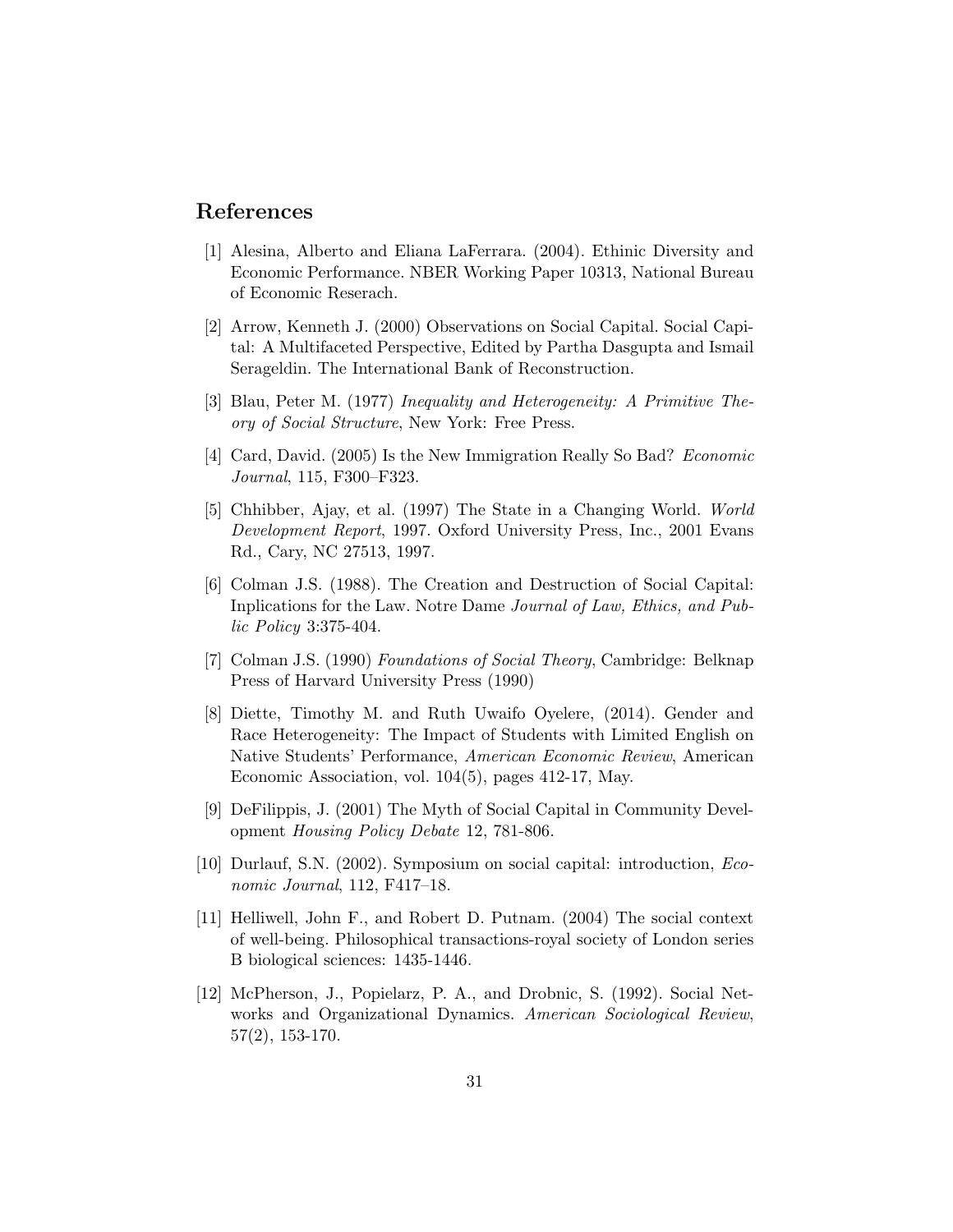- [13] Narayan, Deepa, and Lant Pritchett. (1997). Cents and Sociability: Household Income and Social Capital in Rural Tanzania.
- [14] North, Douglas C. and Robert P. Thomas. (1973). The Rise of the Western World: A New Economic History. Cambridge: Cambridge University Press.
- [15] Olson, Mancur. (1971). The Logic of Collective Action: Public Goods and the Theory of Groups. (Revised edition ed.). Harvard University Press. 1965.
- [16] Ottaviano, Gianmarco IP, and Giovanni Peri. (2012) Rethinking the effect of immigration on wages. *Journal of the European Economic Association* 10.1 (2012): 152-197.
- [17] Portes, Alejandro.(1998) Social Capital: Its Origins and Applications in Modern Sociology, *Annual Review of Sociolgy*, 24, 1-24
- [18] Putnam, Robert (1993) Making Democracy Work: Civic Traditions in Modern Italy *Princeton University Press*
- [19] Putnam, Robert (1999) Bowling Alone: America's Declining Social Capital. *Journal of Democracy* 6 (1): 65–78.
- [20] Putnam, Robert (2000) Bowling Alone: The Colapse and Revival of American Community. New York,Simon and Schuster.
- [21] Putnam, Robert E. Pluribus Unum: (2007) Diversity and Community in the Twenty-first Century The 2006 Johan Skytte Prize Lecture. *The Scandiavian Political Studies* Vol. 30, No. 2: 137-174.
- [22] Rupasingha, Anil, Stephan J. Goetz, and David Freshwater. (2006) The production of social capital in US counties. *The Journal of Socioeconomics* 35.1 : 83-101.
- [23] Sowlow, Robert. (2000) Notes on Social capital and Economic Perfomance. Social Capital: A Multifaceted Perspective, Edited by Partha Dasgupta and Ismail Serageldin. The International Bank of Reconstruction
- [24] U.S. Census Bureau. (2010). USA Counties- Demographic data. [Table]. Retrieved from http://www.censtats.census.gov/usa/usa.shtml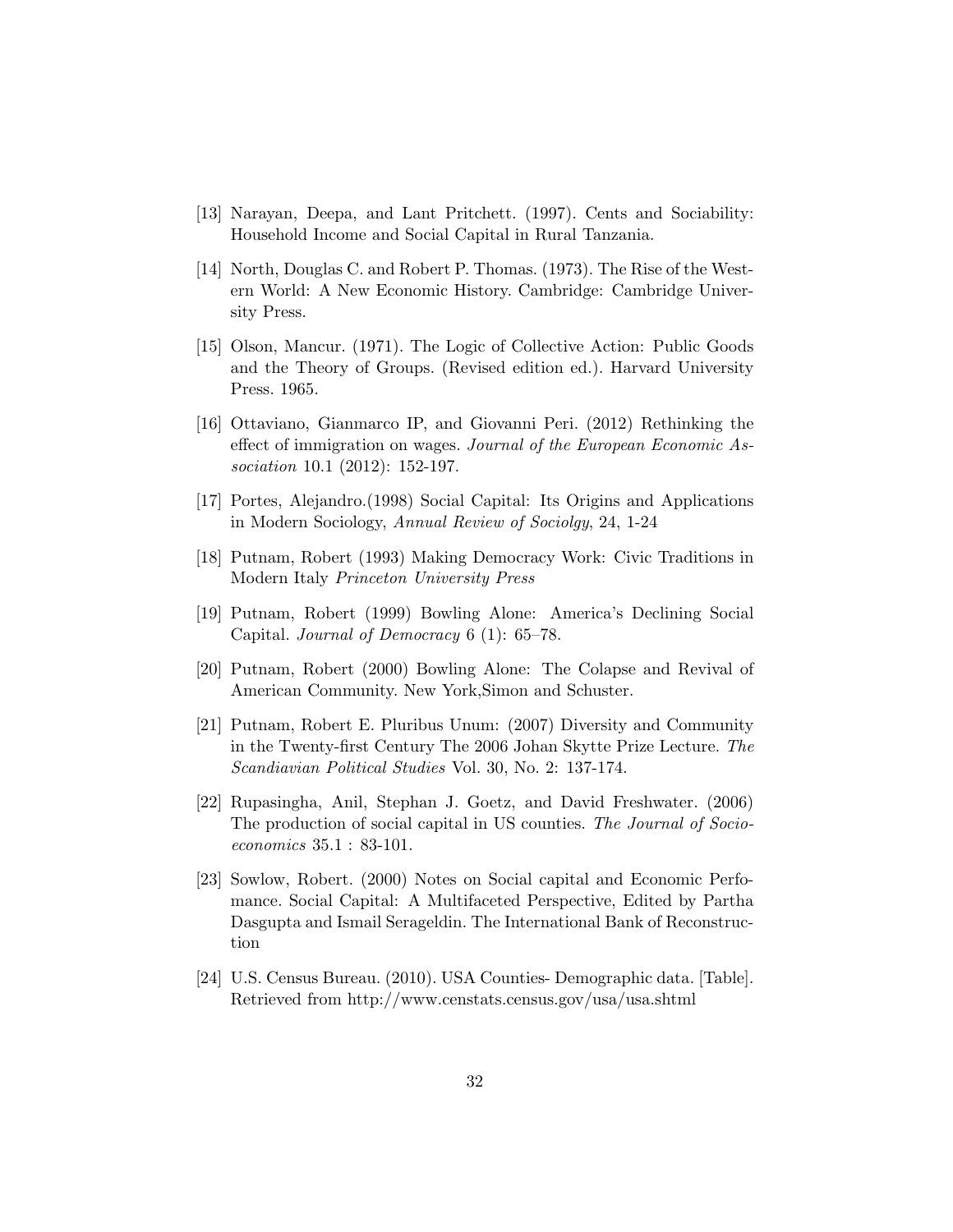# **8 Appendix**

### **Appendix A: Description of Independent Variables used in Analysis**

The ethnic fractionalization variable measures the level of diversity within a county.

*Ethnic F ractionalization* = 1*−* ∑ *<sup>i</sup> Race V ariable<sup>i</sup> | i* = *Black, W hite, Asian, Latino*

where the race variable is the proportion of a population that identifies with race (i), which can be Black, White, Asian or Latino. This is the same method used in Rupasingha et al (2006).

The racial dominance variable idenifies the proportion of the majority race in a given community. Larger values imply a more dominant race within a county. Racial dominance is defined as follows:

 $Racial Dominance = max(Race Variable_i | i = Black, White, Asian, Latino).$ 

Racial dominance is defined across four racial groups, Black, White, Latino and Asian.

The race variables is calculated by dividing the population of race i by the total number of blacks, whites, latinos and asians in a particular county.

$$
Race\ Variable_i = \frac{Race\ Population_i}{Total\ Population}
$$

Ethnic fractionalization, racial dominance, and racial proportion data were all collected from 1990, 2000, and 2005 for the 1990, 1997, and 2005 panels, respectively. Income per capita was collected from 1989, 1999, and an average from 2005-2009 for the 1990, 1997, and 2005 panels, respectively. Education level was collected from 1990, 2000, and an average from 2005- 2009 for the 1990, 1997, and 2005 panels, respectively.

The proportion of family households was derived from components gathered from 1990, 2000, and an average from 2005-2009 for the 1990, 1997, and 2005 panels, respectively. The calculation for this variable is shown below:

*P roporton of F amily Households* = *F amily Households T otal Households*

This represents the proportion of households that are family units.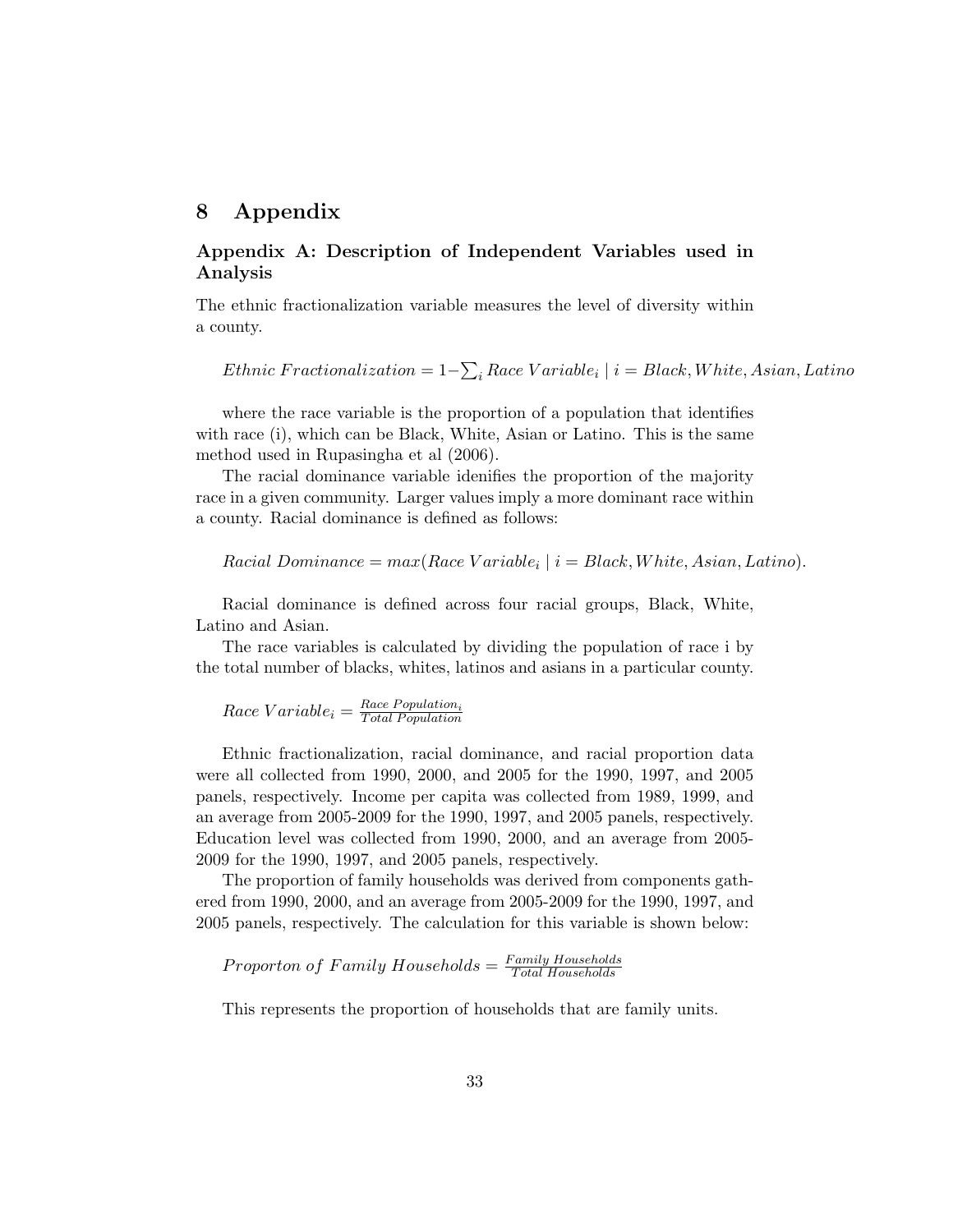Median age data was taken from the U.S. census of 1990, 2000, and 2010 for the 1990, 1997, and 2005 panels, respectively. We are forced to use median age data from 2010 rather than using 2000 census data for both 2000 and 2005 panels.

The determination of whether a county is urban was based on population data collected from the 1990, 1997, and 2005 time periods for their respective panels.

The calculation for population density is as follows:

Population Density = 
$$
\frac{Total Population}{Area}
$$

Total population data was collected from 1990, 1997, and 2005 time periods for the respective panels. Land area was collected from 1990, 2000, and 2010 for the 1990, 1997, and 2005 panels, respectively.

Residence time was approximated using an engineering equation to calculate the time a particle spends in a specified vessel. An assumption behind this equation is that a given town has the capacity for a set amount of people, which is more accurate over a short period of time. The equation is as follows:

 $Residence Time = 10 * \frac{Total Population}{\Delta Population_{10\ year}}$ ∆*P opulation*<sup>10</sup> *years*

The 10 year change in population was collected from change from 1980- 1990, 1990-2000, and 2000-2010 for the the 1990, 1997, and 2005 panels, respectively.

The percentage of women working in the overall population was calculated with the following equation:

*Percent of Women Working* = 100 *∗*  $\frac{Working\ Wormen}{Total\ Population}$ *T otal P opulation*

Data on the total number of working women in a county was collected from components gathered from 1990, 2000, and an average from 2005-2009 for the 1990, 1997, and 2005 panels, respectively.